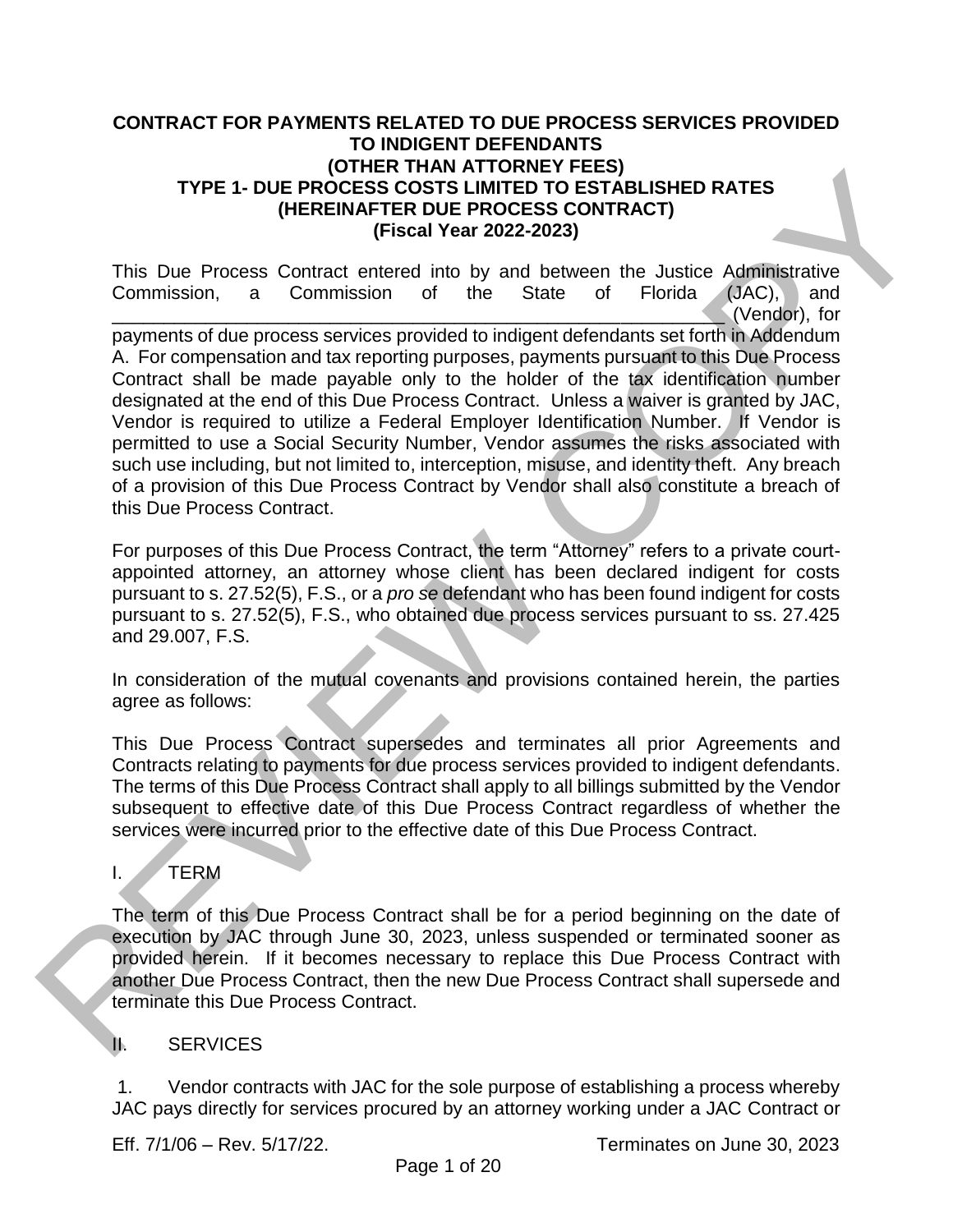where a court has entered an order on behalf of a *pro se* person. Any indigent person is deemed to be the client of Attorney. The contractual relationship for services under this Due Process Contract is between Vendor and Attorney. Vendor acknowledges and agrees that due process costs are the sole responsibility of Attorney. JAC is not privy to any agreement or contract between Attorney and Vendor. Attorney and Vendor shall attempt to resolve any dispute between Attorney and Vendor without JAC intervention.

2. JAC, as a courtesy to Attorney and Vendor, and at the discretion of JAC, may make payment directly to Vendor who has executed a contract with JAC. Payment by JAC directly or by reimbursement to Attorney for due process services shall only be made if the billing procedures and rates sought are in compliance with Florida Statutes, applicable court orders, Administrative Orders, this Due Process Contract, and JAC Policies and Procedures.

3. If Vendor fails to comply with the requirements of this Due Process Contract and JAC Policies and Procedures, JAC may terminate this Due Process Contract. If JAC terminates this Due Process Contract, then Vendor will no longer be allowed to obtain payment from JAC directly for due process services.

4. Vendor agrees and accepts that Vendor will be compensated by JAC at the Established Rates (as defined herein) for services rendered for Attorney. Vendor affirmatively waives the right to seek compensation by JAC in excess of the Established Rates. If Attorney engages Vendor at rates in excess of the Established Rates, Attorney shall be subject to absorbing the difference between the applicable Established Rates and the rates billed by Vendor.

5. JAC will only pay or reimburse for due process services at the Established Rates. If Attorney procures services at a higher rate, Attorney is solely responsible for paying the difference.

6. Vendor agrees that Attorney or Vendor will supply JAC with all necessary documentation required under this Due Process Contract and JAC Policies and Procedures for JAC to process for payment any direct billings from due process vendors. Vendor agrees to respond to any billing audit deficiency related to a Vendor billing within thirty (30) days of receipt of a billing audit deficiency. The failure to provide necessary documentation required for payment of Vendor may result in JAC withdrawing the privilege of JAC making direct payment to due process vendors. If Attorney or Vendor fails to respond to a billing audit deficiency or fails to provide necessary documentation within a reasonable period of time, then JAC may take appropriate action including, but not limited to, rejecting the bill for payment, issuing a letter of objection to payment, or paying the amount payable pursuant to the Established Rates or applicable court order. Use Process Contract is networking to an Attorney. Vendor at a proposition and a subspect of the proposition and the state of the state of the state of the state of the state of the state of the state of the state of the s

7. Vendor acknowledges and agrees that due process costs are the sole responsibility of Attorney. JAC is not privy to any agreement or contract between Attorney and Vendor and in no way accepts responsibility or liability for quality of service, terms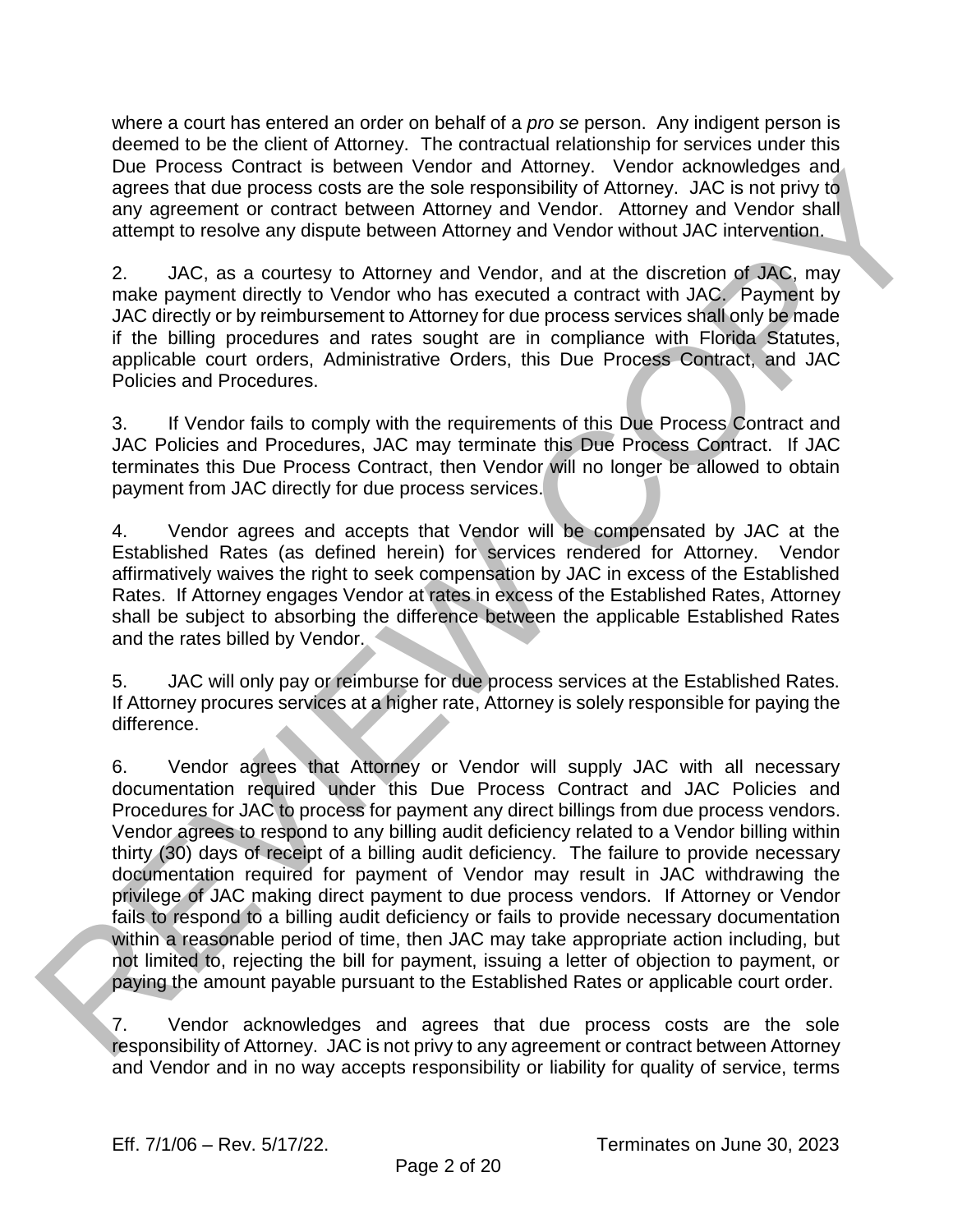and conditions, or any other aspects of any agreement or contract between Attorney and Vendor.

8. JAC will not pay for any transcript that is not authorized by court order. The court order must be attached to the bill for said transcripts. Attorney must provide the court reporter with a copy of the order of appointment and the order authorizing the transcript. Upon receipt of a completed invoice from a court reporter, Attorney shall promptly review, sign, and forward the invoice to JAC for any bill in which JAC will directly pay the court reporter. Absent exigent circumstances, Attorney shall not seek approval for transcription of a deposition or hearing before the deposition or hearing has occurred. In determining the number of pages to be billed, JAC will pay for a title page; index, appearance and/or contents page(s); the transcription of the testimony of the proceeding or deposition; one errata sheet for a deponent or witness; and necessary court reporter certification page(s) at the conclusion of the transcript. JAC will not pay for any pages containing word indexes, summaries, or similar information unless specifically required by court rule. All transcripts must comply with the minimum formatting requirements set forth in Florida Rule of General Practice and Judicial Administration 2.535(f). If Vendor provides a physical copy of a transcript, Vendor shall provide an electronic copy without additional charge. JAC will not pay any additional fees for a court reporter to provide an electronic copy of a transcript. 8.<br>
A.C will not pay for any transcript that is not subhorized by court order. The court<br>order must be attached the first is real transcript when the court<br>for the court<br>of the first increase that is completed involve from

9. JAC may pay for the cost of preparing a transcript of a deposition only if Attorney secures an order from the court finding that preparation of the transcript is necessary, in which case JAC may pay for one (1) original and one (1) copy only. The order should reflect the name of each witness and date of the deposition to be transcribed.

10. JAC may pay for the cost of one (1) original transcript of any deposition, hearing, or other proceeding. Any other payment for a transcript of that same deposition, hearing, or other proceeding, regardless of whether the transcript is an additional original transcript or a copy, shall be at the rate paid for a copy of a transcript. This subparagraph applies regardless of which state agency or other person or entity pays for the first original transcript. JAC pays rates for regular delivery (10 business days) unless Attorney has filed a motion justifying expedited rates and the court has entered an order authorizing expedited rates.

11. Any private investigator providing services in Florida must be licensed pursuant to Florida law. JAC is not authorized to pay for any private investigator services provided in Florida by a person not properly licensed pursuant to Florida law.

12. The role of a private investigator is limited to providing investigative services such as locating and interviewing witnesses; locating and securing documents and other evidence relevant to the case; performing background checks; and researching any other factual issues relevant to the case such as credibility and character of witnesses. Where private service of process is authorized, an investigator can also serve subpoenas on ordinary non-law enforcement witnesses; however, the investigator can only bill the flat rates applicable for private service of process regardless of the amount of time spent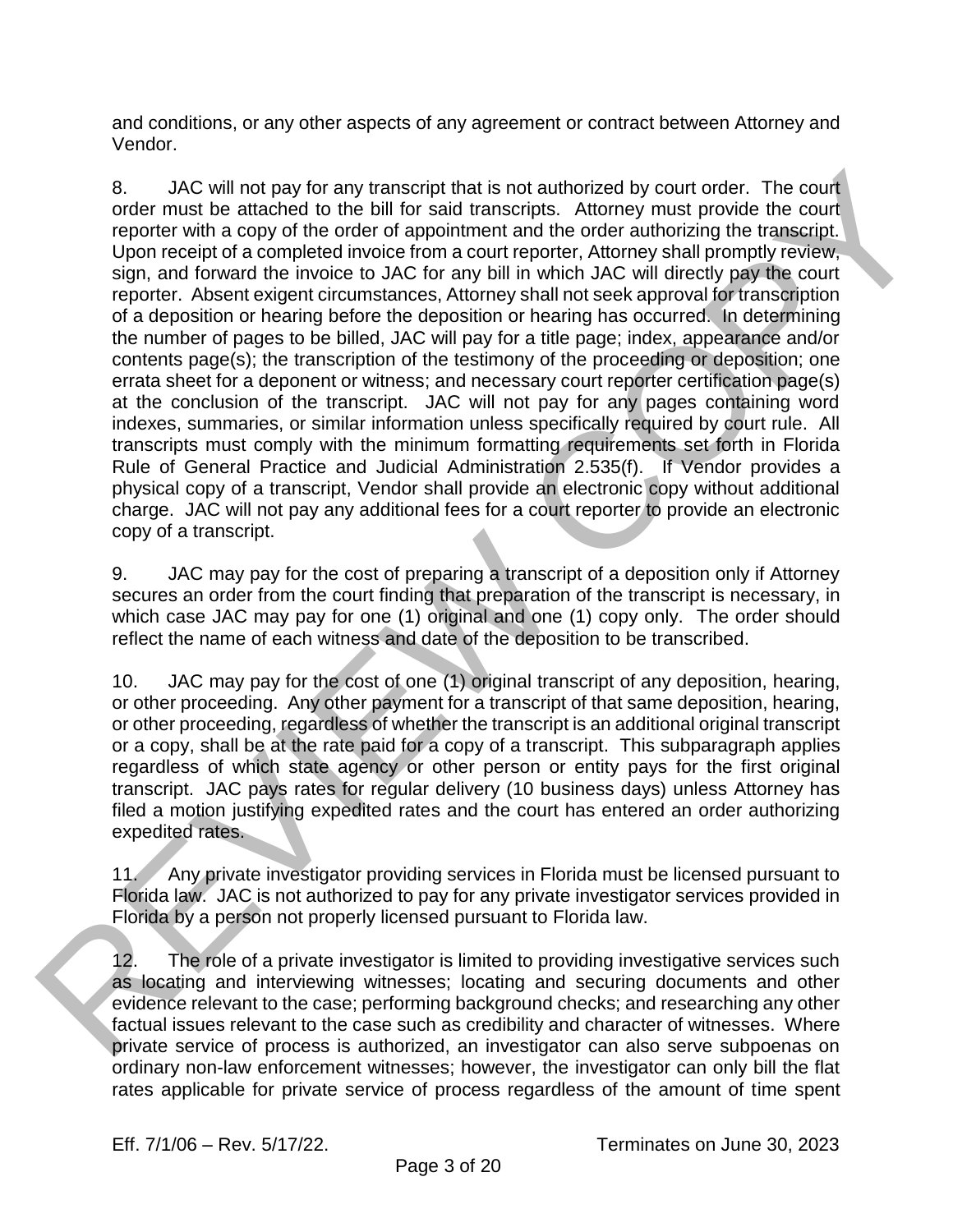serving the subpoena. An investigator is not a substitute for a paralegal or secretary and cannot be used to perform administrative tasks including, but not limited to, retrieving discovery from the state attorney; copying documents from a court file; delivering materials to the defendant; or any other tasks of a paralegal or secretarial nature. If multiple investigators are employed on a case, only one investigator should be assigned or compensated for any particular task. Also, JAC shall only compensate a single investigator for attendance at meetings with Attorney or other members of the defense team regardless of the number of investigators that attend the meeting. JAC will not pay for any time related to training investigators or investigator interns. An investigator shall bill for investigative services only when (1) more than \$500 in unpaid services has accrued for a case or (2) the investigator has concluded services in that case. If an investigator accepts cases for a circuit outside the location of the investigator's office, the investigator cannot seek reimbursement for travel time, mileage, lodging or other travel expenses to travel to the circuit of the case absent specific authorization from the court. An investigator waives the right to seek travel time, mileage or other travel expenses to travel to the circuit of a case absent a showing that there were no local investigators available to accept appointment to the case. A private investigator providing services on a case shall not provide expert or mitigation specialist services on the same case. encode the external and only of operation and a court into centern and a material control in the centern and a court into centern and a court into the centern and a court of the membersion and a court of the membersion and

13. Service of process upon witnesses shall be through the sheriff unless the sheriff is unable or unavailable to provide service of process. Under s. 57.081, F.S., the sheriff is available to provide service of process without prepayment in cases involving indigent persons. The sheriff shall be used to serve in-county law enforcement absent exceptional circumstances. In order to use a private process server, Attorney must serve a motion setting forth the exceptional circumstances requiring use of a private process server upon JAC.

14. Pursuant to s. 28.345, F.S., private court-appointed counsel is exempt from all court-related fees and charges assessed by the clerks of circuit courts. As delineated in s. 57.081, F.S., an indigent person shall receive the services of the courts, sheriffs, and clerks, with respect to pending proceedings, despite his or her present inability to pay for these services including filing fees; service of process; certified copies of orders or final judgments; a single photocopy of any court pleading, record, or instrument filed with the clerk; examining fees; mediation services and fees; subpoena fees and services; service charges for collecting and disbursing funds; and any other cost or service arising out of pending litigation. Attorney is responsible for ensuring compliance with the terms of ss. 28.345 and 57.081, F.S., including, but not limited to: (1) providing necessary documentation to the clerk or sheriff; and (2) filing appropriate motions with the trial court to obtain such services pursuant to the exemption or without prepayment. JAC shall not reimburse Vendor for charges paid to the court, the sheriff, or the clerk, in relation to services for which Attorney was statutorily exempt pursuant to s. 28.345, F.S., or the indigent client was entitled to receive without prepayment pursuant to s. 57.081, F.S.

15. For interpreting services, JAC is responsible for services provided outside the court such as depositions and witness interviews. JAC is not responsible for payment of interpreting services provided in court or at other judicial proceedings such as grand jury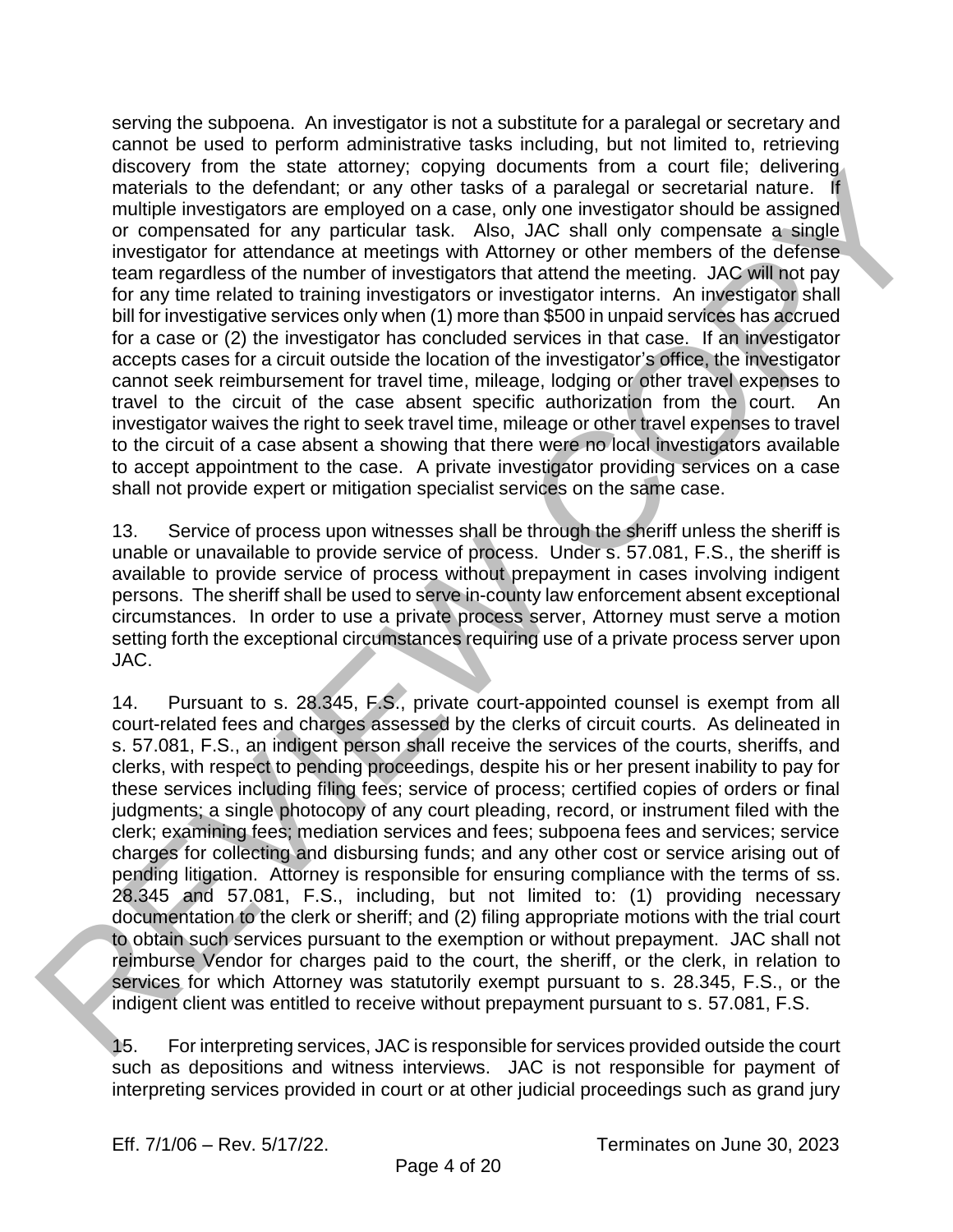proceedings and proceedings before a general magistrate. Notwithstanding other provisions of this Due Process Contract, for certified and language-skilled interpreters as defined in the Florida rules, Attorney on behalf of Vendor may seek a rate of up to \$50 per hour for Spanish and Creole interpreters and \$65 per hour for other foreign language interpreters even if those rates exceed the rates established by law.

16. Attorney is not permitted to obtain due process services for his or her courtappointed or indigent for costs clients from a due process vendor or other business entity of which Attorney or Attorney's parent, spouse, child, or sibling, is an officer, partner, director, or proprietor or in which Attorney or Attorney's parent, spouse, child, or sibling, or any combination of them, has a material interest in any form whatsoever. Vendor shall not provide due process services to an attorney with whom Vendor shares any form of financial interest including, but not limited to, joint ownership of property. Vendor shall not share office space with an attorney with whom Vendor is providing due process services under this Contract. Attorney is not permitted to solicit or accept anything of value to Attorney, including a gift, loan, reward, promise of future employment, favor, or service, from Vendor or other business entity who provides due process services to Attorney's court-appointed or indigent for costs clients. Vendor shall not provide anything of value including, but not limited to, services, gifts, loans, or rewards to an attorney beyond the scope of the services performed under this contract as consideration for Vendor being retained by Attorney. Vendor specifically waives the right to any compensation for due process services in any form whatsoever where Attorney obtains services in violation of this subparagraph. entre in the Floriona tales, Momey on benefit of vendor may been a rate of up<br>for the florion and Choolin incrpduors and 366 por hour for other foreign language<br>interpretation of those ratiss axcels the ratiss calculation

17. Vendor agrees not to pay, offer, or give anything of value to Attorney, including a gift, loan, reward, promise of future employment, favor, or service, as consideration or other remuneration for providing services in court-appointed or indigent for costs cases. Vendor shall not solicit or accept anything of value to Vendor, including a gift, loan, reward, promise of future employment, favor, or service, from an attorney with whom Vendor is providing due process services under this Contract other than compensation for providing due process services. Vendor specifically waives the right to any compensation for due process services in any form whatsoever where Vendor has acted in violation of this subparagraph.

18. Vendor or Vendor's firm shall own, possess, or have routine access to a computer, a printer, and a scanner. Vendor shall have internet access and an email account capable of receiving correspondence from JAC.

19. JAC provides a secure website, *MyJAC*, through which Vendor and any authorized representative(s) may track billings, submit billings, and execute contracts with JAC. Vendor is responsible for registering an account on *MyJAC*. Vendor will only allow persons authorized by Vendor to have access to the Vendor's *MyJAC* account. Vendor is liable for the actions of any authorized persons as if Vendor had performed the action personally including, but not limited to, submitting or signing documents on behalf of Vendor. Vendor has the sole responsibility for taking action necessary to maintain security of Vendor's *MyJAC* account including, but not limited to, changing passwords for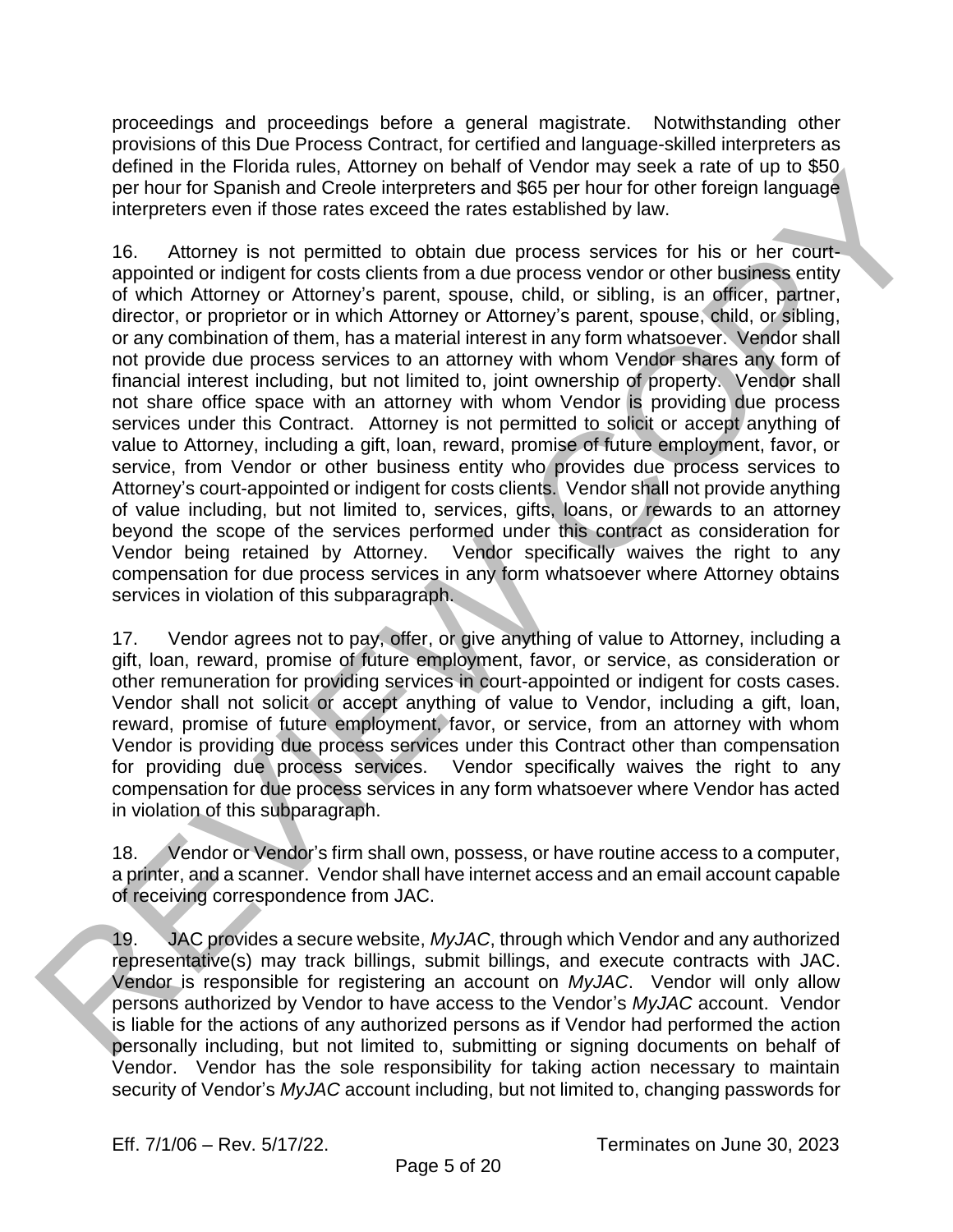that account if an authorized person leaves Vendor's employ. For security purposes, Vendor grants JAC the authority to collect client internet protocol (IP) addresses and browser information when Vendor logs onto *MyJAC*.

20. Vendor shall submit any billing for payment of due process costs through the Online Billing Submission system located on *MyJAC*. Vendor shall use a unique invoice number for each billing submitted to JAC.

#### III. COMPENSATION

1. Vendor shall be paid in accordance with the Established Rates. Vendor affirmatively waives the right to seek compensation through JAC in excess of the Established Rates. If Vendor bills in excess of the Established Rates, Vendor authorizes JAC to correct the billing to comport with the Established Rates and will hold JAC harmless for any correction to adjust the billing to comport with the Established Rates. JAC will only make payment at the Established Rates and Vendor agrees not to seek any higher rates through judicial action including, but not limited to, a motion to exceed the Established Rates.

2. Pursuant to ss. 27.425 and 27.5305, F.S., the rates for due process services are established annually in the General Appropriations Act. When there are no established rates for a due process service in a circuit, JAC relies on the rates recommended by the Indigent Services Advisory Board, as set forth in JAC Policies and Procedures, for guidance. For purposes of this Due Process Contract, the phrase "Established Rates" is defined as the rates established annually in the General Appropriations Act. The Established Rates are subject to change and may be amended from time to time during the course of this Due Process Contract. It is Vendor's responsibility to remain informed of changes and amendments to the Established Rates. The Established Rates shall be posted on JAC's website at orower information window the version of the process costs through the<br>
20. Vonder shall submiliany billing to payment of due process costs through the<br>
Online Billing Submission system located on MyJAC. Vendor shall use

https://www.justiceadmin.org/court\_app\_counsel/formsandrates.aspx#rates.

3. When there are no Established Rates for a particular service, the rates may be established through court order. JAC is entitled to notice and an opportunity to be heard before a court approves any rate for due process services.

4. Any order authorizing the expenditure of due process costs must list the service(s) to be provided and a maximum amount authorized for each service. Any order not containing this information is not sufficient for payment purposes.

5. JAC shall have standing to contest the authorization for any due process costs and the amount of said due process costs. Attorney shall have the burden to establish that the due process costs are reasonable and necessary to the defense of the case. In the event JAC was not given notice or an opportunity to be heard prior to the approval of said due process costs, JAC is entitled to have any order authorizing due process costs vacated.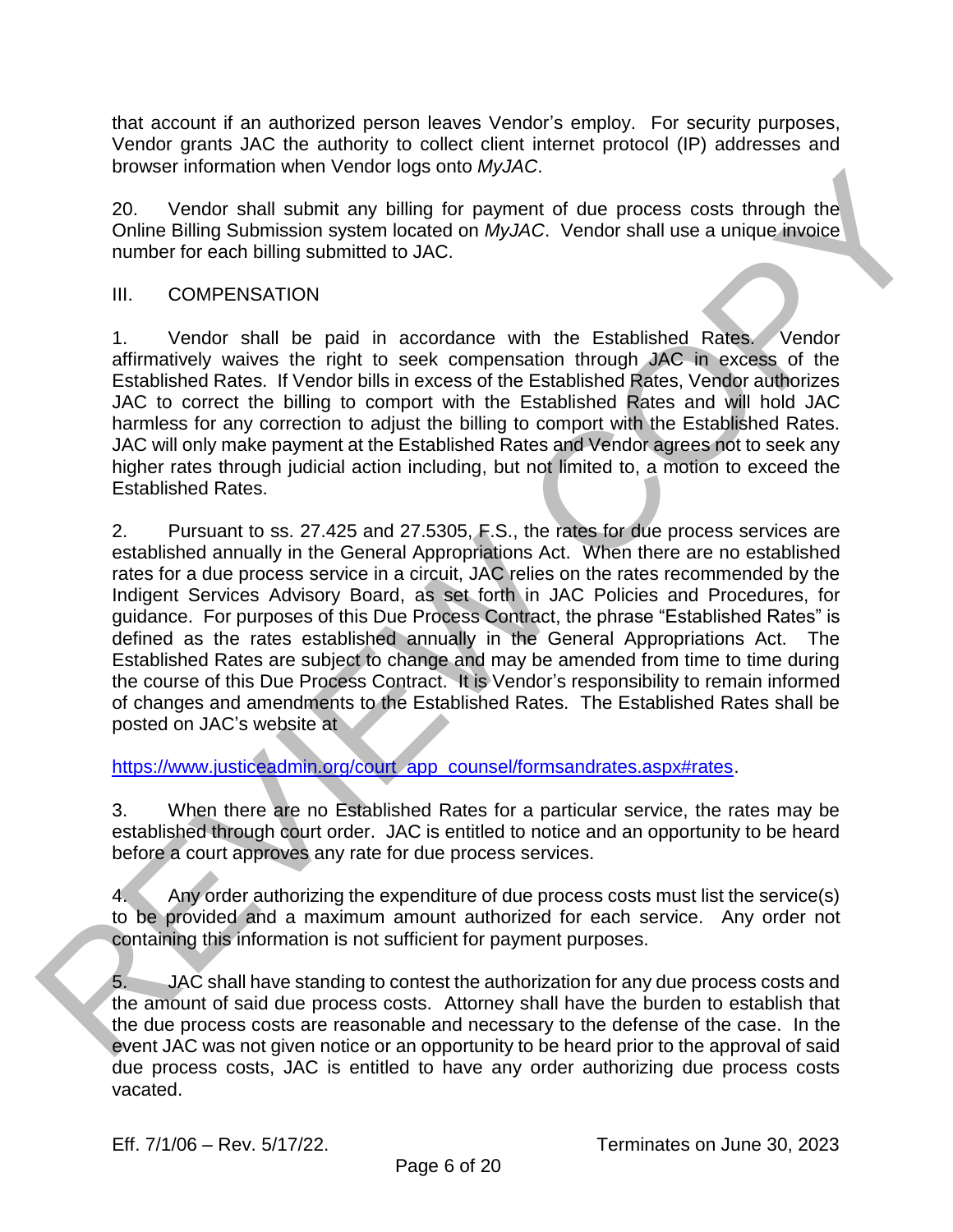6. Prior to providing any services, Vendor is responsible for verifying that the services are performed pursuant to a court order that meets the requirements of this Due Process Contract. Vendor shall notify Attorney before exhaustion of the amount authorized by prior order(s) for due process services.

7. Overpayments by JAC of vendor fees, costs, or expenses are subject to full recovery by JAC. The method of recovery is at the discretion of JAC and may include, but not be limited to, offsets against future payments, direct reimbursement of overpayment to JAC by Vendor, or any other remedies available to a creditor by law.

8. The State of Florida and JAC's performance and obligation to pay under this Due Process Contract are contingent upon an annual appropriation by the Legislature. Further, JAC's performance under this Due Process Contract is also contingent upon compliance by Vendor and Attorney with JAC Policies and Procedures.

9. Vendor shall hold JAC harmless from any and all liability which might arise from any dispute or litigation as a result of a payment by JAC or disputes with Attorney.

10. Vendor acknowledges that for purposes of calculating interest penalties, an invoice is not considered payable until it is properly billed to JAC. Attorney is responsible for reimbursement to JAC for any costs such as an interest charge, loss of prompt payment discount, or other costs or expenses to JAC due to delay in payment of a due process invoice attributable to Attorney's error. Attorney and Vendor shall attempt to resolve any dispute between them without JAC intervention.

11. JAC shall only pay for actual services provided by Vendor that are reasonably necessary for the defense of the case. JAC has no responsibility for and will not pay for any cancellation fees or loss of business charges.

12. For Vendors with a place of business outside the State of Florida, JAC shall not pay any travel expenses including compensation for travel time unless there is a court order specifically finding there are no such due process vendors with appropriate skills or expertise available within the State of Florida. If Vendor lists a place of business within the State of Florida, Vendor waives reimbursement for travel expenses or travel time to travel to Florida absent extraordinary circumstances. are performed putstant to a count order that meets the requirements of this Use Process<br>Contract. Vondor shall notify Altomoy bolons oxhaustion of the amount authorized by<br>plane of the process savives.<br>The contract of the

13. JAC shall not prepay or provide a retainer to Vendor. If Vendor requires prepayment or a retainer, Attorney must pay the amount and seek reimbursement only after Vendor has completed the services for which the prepayment or retainer was paid. Attorney shall only be reimbursed the amount necessary to compensate Vendor at the appropriate hourly rate irrespective of the amount of the retainer.

IV. OCCUPATIONAL AND PROFESSIONAL LICENSES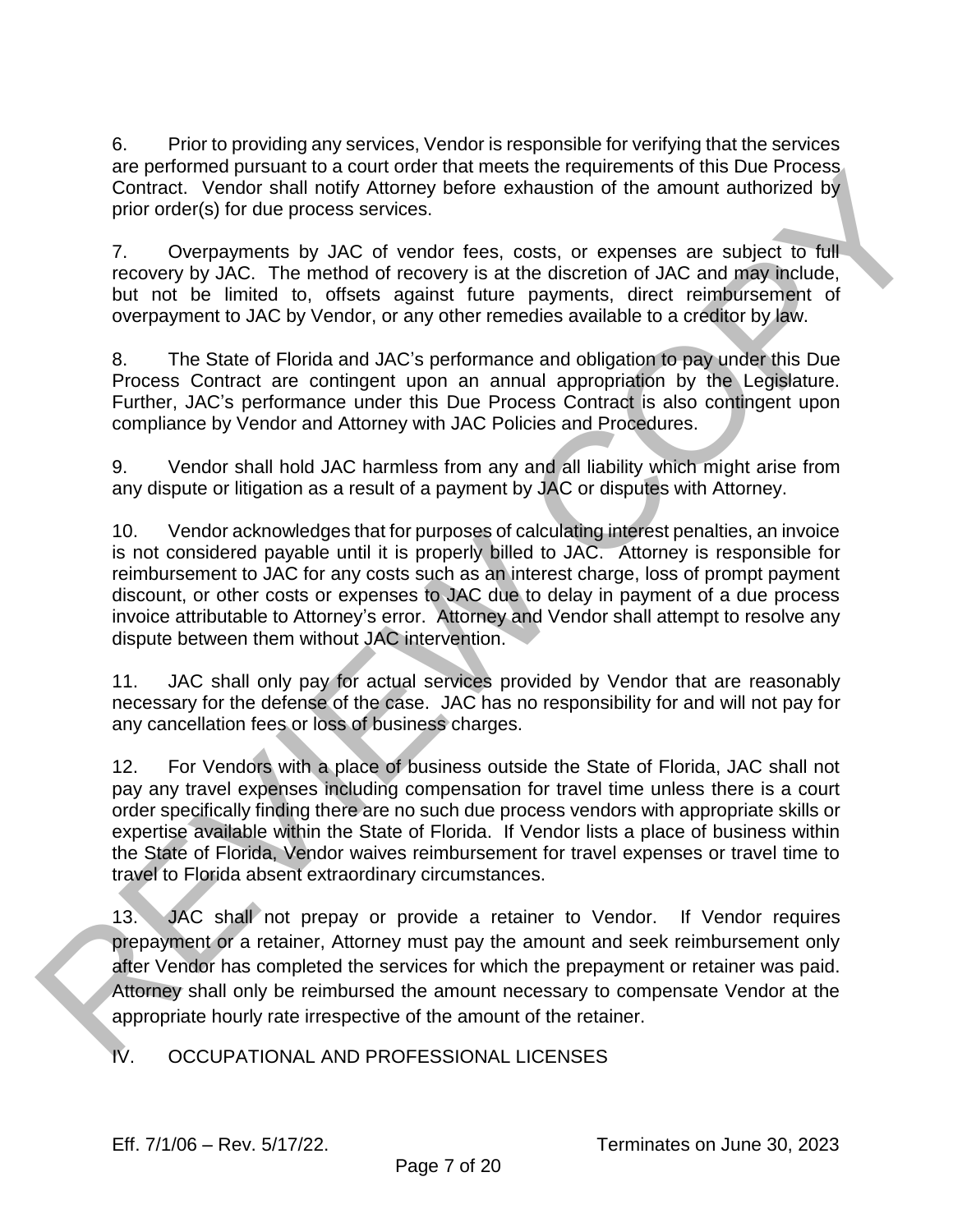1. It shall be the sole responsibility of Vendor to comply with all applicable federal, state, county, and municipal statutes, ordinances, rules, and regulations in the performance of Vendor's obligations under agreement or contract with Attorney. Vendor certifies that Vendor has any occupational and professional licenses necessary to provide the services for which Vendor seeks compensation pursuant to this Due Process Contract.

2. If Vendor is providing services that require investigator licensing under Florida law, Vendor shall comply with the requirements to be licensed as an investigator. Vendor shall provide the investigative firm (A license) license and the private investigator license (C license) of the investigator contracting with JAC. If the private investigative firm employs more than one private investigator who will be providing services under the Due Process Contract, Vendor shall provide the private investigative license (C license) of the primary investigator for the firm. Vendor shall also provide the private investigator licenses (C and CC licenses) of all investigators who will be providing services under the Due Process Contract in the manner directed by JAC. It shall be Vendor's responsibility to update this information regularly as changes arise.

3. Vendor shall notify JAC of any change in status or information pertinent to the Due Process Contract including, but not limited to, qualifications, employment status, license status, acceptance of any employment or independent contractor relationship with a state agency, removal from a case, and contact information. JAC may suspend or terminate the Due Process Contract for failure to maintain vendor qualifications pursuant to Paragraph IX of the Due Process Contract.

## V. INDEPENDENT CONTRACTOR

1. This Due Process Contract is not intended to, and shall not be construed to, create the relationship of agent, servant, employee, partnership, joint venture, or association between JAC and Vendor. Vendor is, and shall at all times be, deemed an independent contractor and shall be wholly responsible for the manner in which Vendor performs the services for Attorney. Vendor exclusively assumes responsibility for the acts of Vendor's employees, agents, subcontractors, and all others acting at the direction of or on behalf of Vendor, as they relate to the services to be provided to Attorney or billing activities under this Due Process Contract. Vendor and Vendor's agents and employees shall not be entitled to any rights or privileges of employees of the State of Florida including, but not limited to, compensation insurance, malpractice insurance, and unemployment insurance as a result of this Due Process Contract. responsible that variable and occupations under a consistent of contract with Attorney. Vendor is the services for which Vandar selects ompensation pursuant to this Due Process to Centret.<br>
2. If Vandar is sponsible party

2. Vendor shall not indicate in its advertising, social media, website, or other commercial communications that it is a JAC approved vendor, a JAC certified vendor, employed by JAC, or other language suggesting that JAC endorses use of Vendor for services. JAC does not verify the professional qualifications of Vendor. It is the sole If Vendor refers to JAC in its commercial communications, Vendor shall only indicate that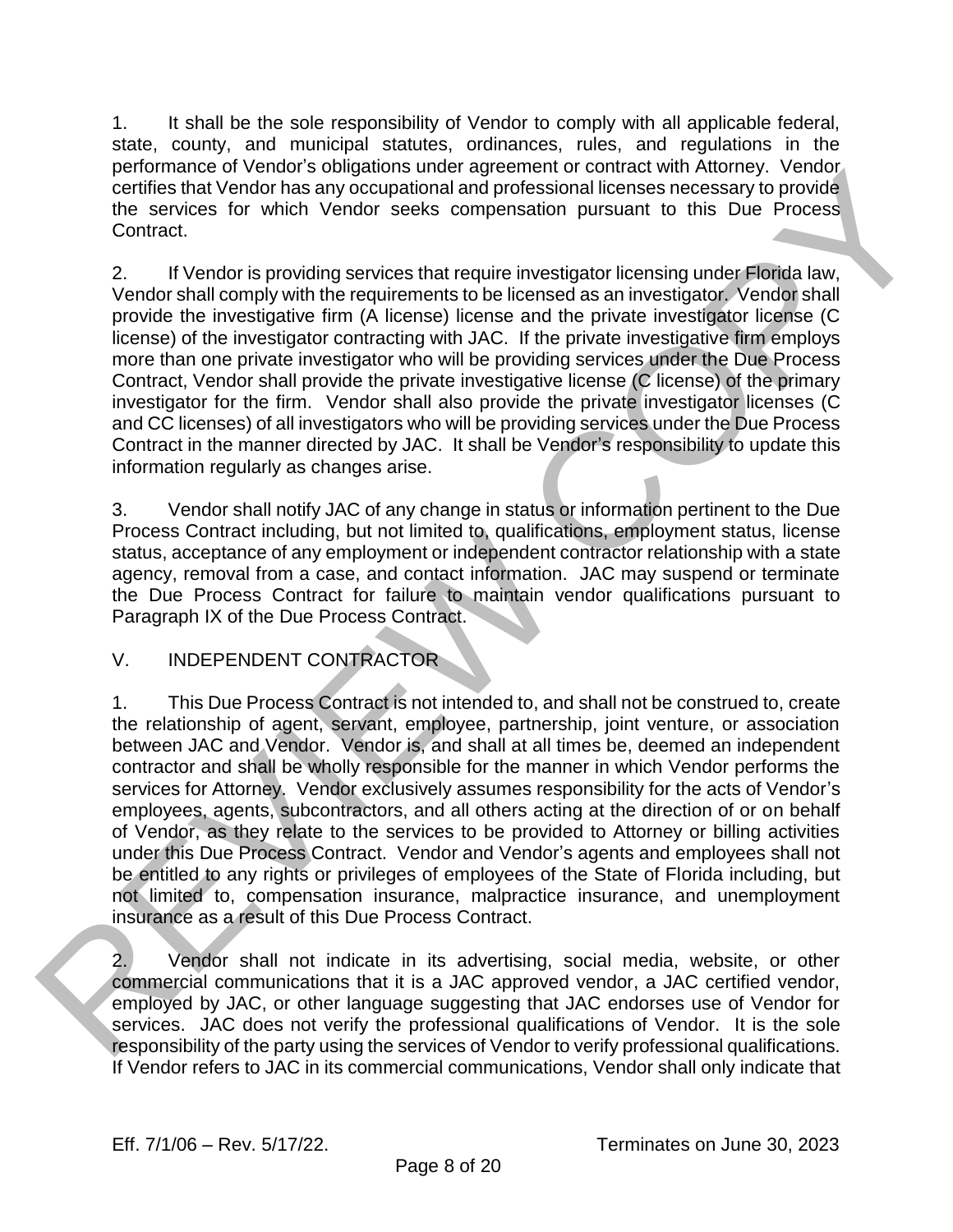it has a Due Process Contract authorizing direct payment for due process services through JAC.

VI. NO ASSIGNMENT

Vendor shall not delegate or assign this Due Process Contract or compensation owed to Vendor under this Due Process Contract.

#### VII. BILLING REQUIREMENTS FOR DUE PROCESS COSTS OTHER THAN ATTORNEY FEES

1. Attorney or Vendor shall submit to JAC all bills for due process costs within ninety (90) days after final disposition of the case. The filing of an appeal does not stay the time for submitting a bill relating to representation at the lower court level even if Attorney represents the Client on appeal. For any bill submitted to JAC more than ninety (90) days after final disposition, in accordance with s. 27.5304, F.S., the allowable due process costs shall be reduced by fifteen (15) percent. The reduction is a contractual penalty for failing to submit a bill in a timely fashion as required by s. 27.5304, F.S. A bill shall not be deemed submitted to JAC until all of the documents required under JAC Policies and Procedures have been received by JAC. VI. NO ASSIGNMENT<br>
Vendor shall not delegate or assign this Due Process Contract or compensation axeed to<br>
Vendor shall not delegate or assign this Due Process Contract<br>
Vi. Bill LING REGUIREMENTS FOR DUE PROCESS COSTS OT

2. For cases for which disposition occurs on or after July 1, 2010, and where any bill is submitted to JAC more than one (1) year after final disposition, in accordance with s. 27.5304, F.S., the allowable due process costs shall be reduced by fifty (50) percent. The reduction is a contractual penalty for failing to submit a bill in a timely fashion as required by s. 27.5304, F.S. A bill shall not be deemed submitted to JAC until all of the documents required under JAC Policies and Procedures have been received by JAC.

3. For cases for which disposition occurs on or after July 1, 2010, and where any bill is submitted to JAC more than two (2) years after final disposition, in accordance with s. 27.5304, F.S., the allowable due process costs shall be reduced by seventy-five (75) percent. The reduction is a contractual penalty for failing to submit a bill in a timely fashion as required by s. 27.5304, F.S. A bill shall not be deemed submitted to JAC until all of the documents required under JAC Policies and Procedures have been received by JAC.

For purposes of this Due Process Contract, the term "disposition" means:

a. At the trial court level, that the court has entered a final appealable judgment, unless rendition of judgment is stayed by the filing of a timely motion for rehearing, motion to withdraw plea, motion for a new trial, or other motion that stays rendition for appellate purposes. The filing of a notice of appeal does not stay the time for submission of an intended billing. If rendition of judgment is stayed by the filing of a timely motion, the case will be deemed to have reached disposition on the date of the resolution of the motion.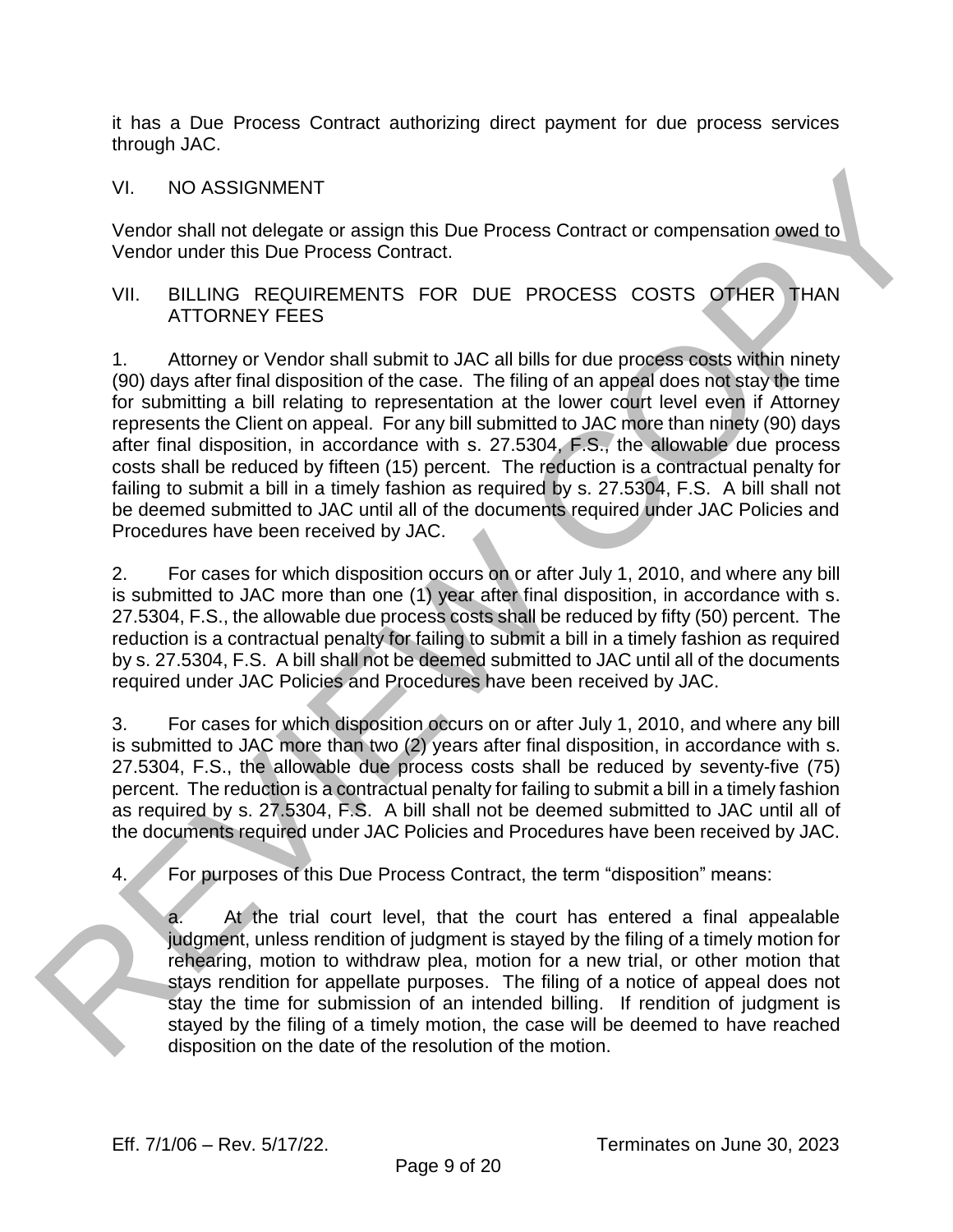b. At the appellate court level, that the court has issued its mandate.

5. Vendor shall comply with all the requirements of this Due Process Contract, Florida Statutes, local Administrative Orders, JAC Policies and Procedures, and applicable court orders, and shall submit requests for compensation on applicable JAC forms to obtain compensation for services rendered pursuant to this Due Process Contract. The JAC Policies and Procedures are incorporated into this Due Process Contract by reference and can be found on JAC's website at

https://www.justiceadmin.org/FAQ/index.aspx?faqview=0#PP.

Vendor agrees to be bound by JAC Policies and Procedures in effect on the effective date of this Due Process Contract and as they may be amended from time to time during the course of this Due Process Contract. It is the Vendor's sole responsibility to remain informed of changes and updates to JAC Policies and Procedures.

6. Invoices presented by Vendor shall be certified by Attorney assigned to the case. Vendor shall bill for all cases under one tax identification number. Vendor shall execute a new contract if Vendor changes tax identification number or moves to a new firm. Any sharing of compensation with prior firms or future firms is the responsibility of Vendor.

7. Vendor's invoices for fees, costs, or related expenses shall be supported by documentation that includes, but is not limited to, the Order of Appointment if courtappointed counsel, or an Order of Determination of Indigent Status where the Client has been found indigent for costs.

8. All due process costs must be authorized by court order, unless the express terms of the Florida Statutes, the General Appropriations Act, or JAC Policies and Procedures specifically state prior court approval is not required. A copy of this order shall be attached to Vendor's invoice for payment.

9. Vendor shall only bill in hours and tenths of hours, and services shall be listed in chronological order beginning with the date of procuring the services. Vendor shall not bill for services in a single entry across multiple dates. Vendor shall not bill for more than 10 hours on a single date or more than 50 hours in a calendar week for services provided by a single person without providing an explanation justifying those hours. The explanation must include the total number of hours billed or to be billed across all cases and an explanation of the particularized need to work these additional hours. Vendor is solely responsible for tracking the number of hours worked by Vendor or Vendor's employees across all cases billed through JAC. s. Vendor stati complete when all the hequinements of this Use Process contract, Pindor<br>Statiuse, local Administrative [O](https://www.justiceadmin.org/FAQ/index.aspx?faqview=0#PP)rders, JAC Policies and Procedures, and applicable court<br>crides, and all administrative Orders, JAC P

10. Vendor shall provide detailed invoicing for each service or activity listed on the invoice, including, but not limited to, the date of service, the increment of time associated with the service or activity, the identification of documents and materials, the number of pages, and the names of deponents and witnesses interviewed, as applicable. The hourly statement shall include a single entry for each date billed. Vendor shall bill the actual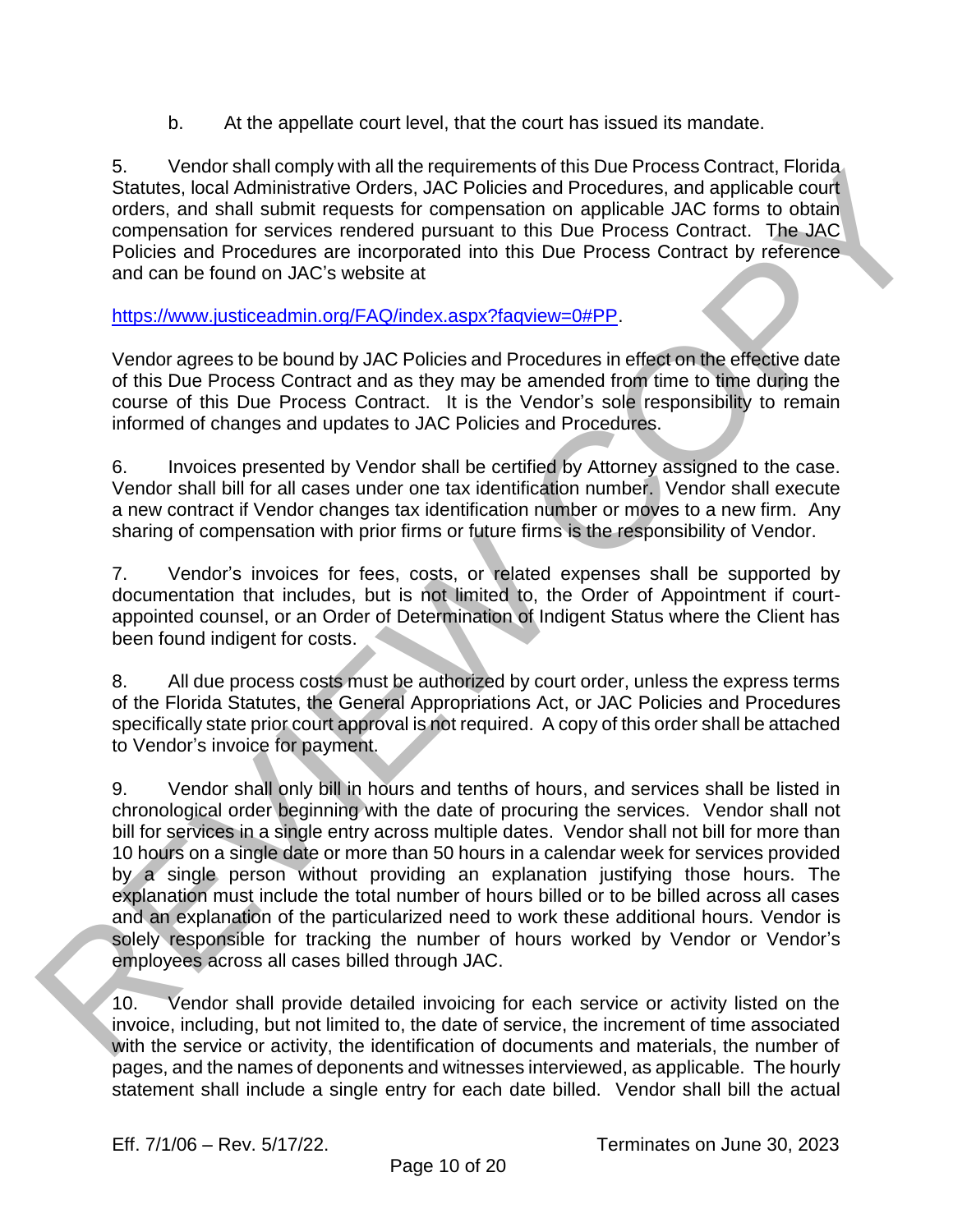amount of time spent on each date billed rounded to the nearest tenth of an hour. When Vendor includes multiple services in a single entry, the amount of time attributable to each service shall be indicated in the description of the services.

11. Vendor shall neither seek nor accept payment for a billing before JAC has completed review of a properly presented invoice. The JAC billing audit deficiency is an instrument used to convey that a billing is deficient and does not serve as JAC's letter of objection or no objection to billing submitted by the Vendor.

12. If Vendor bills in excess of the Established Rates, Vendor authorizes JAC to correct the billing to comport with the Established Rates. Vendor specifically agrees not to seek or request any rate in excess of the Established Rates. In the event Vendor seeks judicial action either directly or indirectly through Attorney to exceed the Established Rates for a service, Vendor will be in material breach of this Due Process Contract.

13. Vendor agrees to not object or otherwise contest any request by JAC to appear remotely by telephonic or electronic means at any hearing or other judicial proceeding related to due process costs or other reimbursable expenses.

14. Vendor shall be familiar with the statutory and contractual requirements for submission of billings to JAC. It is Vendor's and Attorney's responsibility to verify that all necessary documentation required for payment of a billing is submitted to JAC prior to or with the initial submission of a billing. Vendor is also responsible for submitting the billing in an amount consistent with contractual and statutory requirements. Repeated failures to submit billings that comport with statutory and contractual requirements constitute good cause for JAC to terminate this Due Process Contract. structure shall neitheast in the establish of the services of the service state in the service of the method of the method in the method of the method of the method in the method of the method in the method of the method o

15. Any response to a billing audit deficiency shall be submitted via *MyJAC*. Vendor shall not send more than one electronic copy of any document to JAC. Prior to resubmitting any document, Vendor shall verify that JAC has not received the document. Absent exigent circumstances, Vendor shall not provide any document to JAC via facsimile without prior consent.

16. Any letter of objection or no objection, or audit deficiency notice shall expire one year from the date of issuance. If Attorney or due process vendor fails to act on the letter or notice within one year of issuance, the billing shall be deemed abandoned without further notice.

17. An investigator, mitigation specialist, or expert shall bill for services only when (1) more than \$500 in unpaid services has accrued for a case or (2) the investigator, mitigation specialist, or expert has concluded services in that case.

## VIII. RECORD RETENTION/AUDIT/PUBLIC RECORDS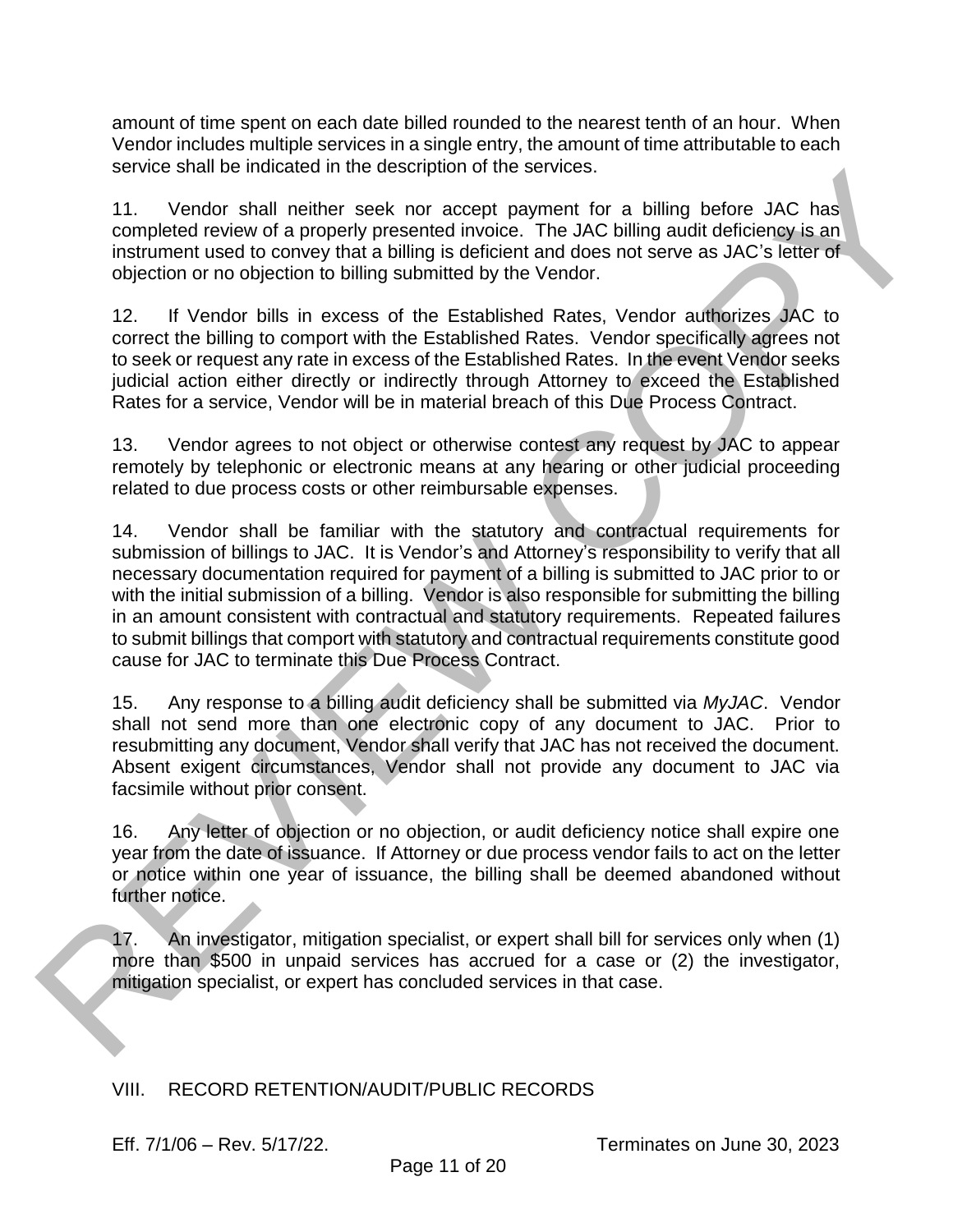1. Vendor shall keep contemporaneous detailed records to enable JAC to verify all costs, expenses, and vendor's time expended providing services. The records shall include supporting documentation necessary to adequately evaluate and substantiate payments made under this Due Process Contract. JAC Policies and Procedures set forth the general requirements for supporting documentation. If providing services billed on an hourly basis, Vendor shall maintain appropriate documentation, including contemporaneous and detailed hourly accounting of time spent providing services to Attorney.

2. These records and documents are subject to review by JAC, subject to the attorney-client privilege and work-product privilege. Vendor and Attorney may redact information from the records and documents only to the extent necessary to comply with the privilege.

3. Vendor shall maintain the records and documents in a manner that enables Vendor and Attorney to redact information subject to a privilege in order to facilitate and not impede JAC's review of the records and documents.

4. Upon JAC's issuance of a notice of inspection of records and documents as to one or more particular case(s), Vendor shall deliver to JAC, or a designated agent, copies of any and all contemporaneous billing records related to the case(s) within a reasonable period of time. This time period shall not exceed thirty (30) days unless an extension is granted by JAC in writing. Vendor's failure to provide the contemporaneous billing records within a reasonable period of time shall be deemed a refusal to allow JAC to inspect the contemporaneous billing records.

5. Vendor agrees to retain, provide, and/or make available for inspection and audit at Vendor's place of business, upon reasonable notice, all books, statements, ledgers, and other financial records relating to services under this Due Process Contract for a period of five (5) years from the date of final disposition or date of payment, whichever is later, or until all federal or state audits that may relate to each payment are complete for the applicable fiscal year, whichever is later, unless ordered sealed by the Court. This requirement applies to JAC and other state entities with authority to audit or review Vendor's records including, but not limited to, the Auditor General and the Office of Fiscal Integrity. For purposes of this subparagraph, fourteen (14) days' notice shall be deemed reasonable notice. The failure to allow JAC to inspect such records upon reasonable notice shall be deemed a refusal to allow JAC to inspect those records as to any unpaid case that was pending as of the date of the inspection. oaste, screenses, and one enter expenses providing terms of the records state.<br>
Include supporting documentation necessary to adequately oveluate and substantiate<br>
playmetics made under this Due Process Covitate. HAC Nelso

6. The refusal to allow JAC to inspect contemporaneous records as provided herein is a material breach of this Due Process Contract.

7. JAC retains the authority to inspect Vendor's contemporaneous detailed records even after JAC has made payment. Upon conducting a post-payment review within five (5) years of payment, if JAC determines Vendor has failed to maintain contemporaneous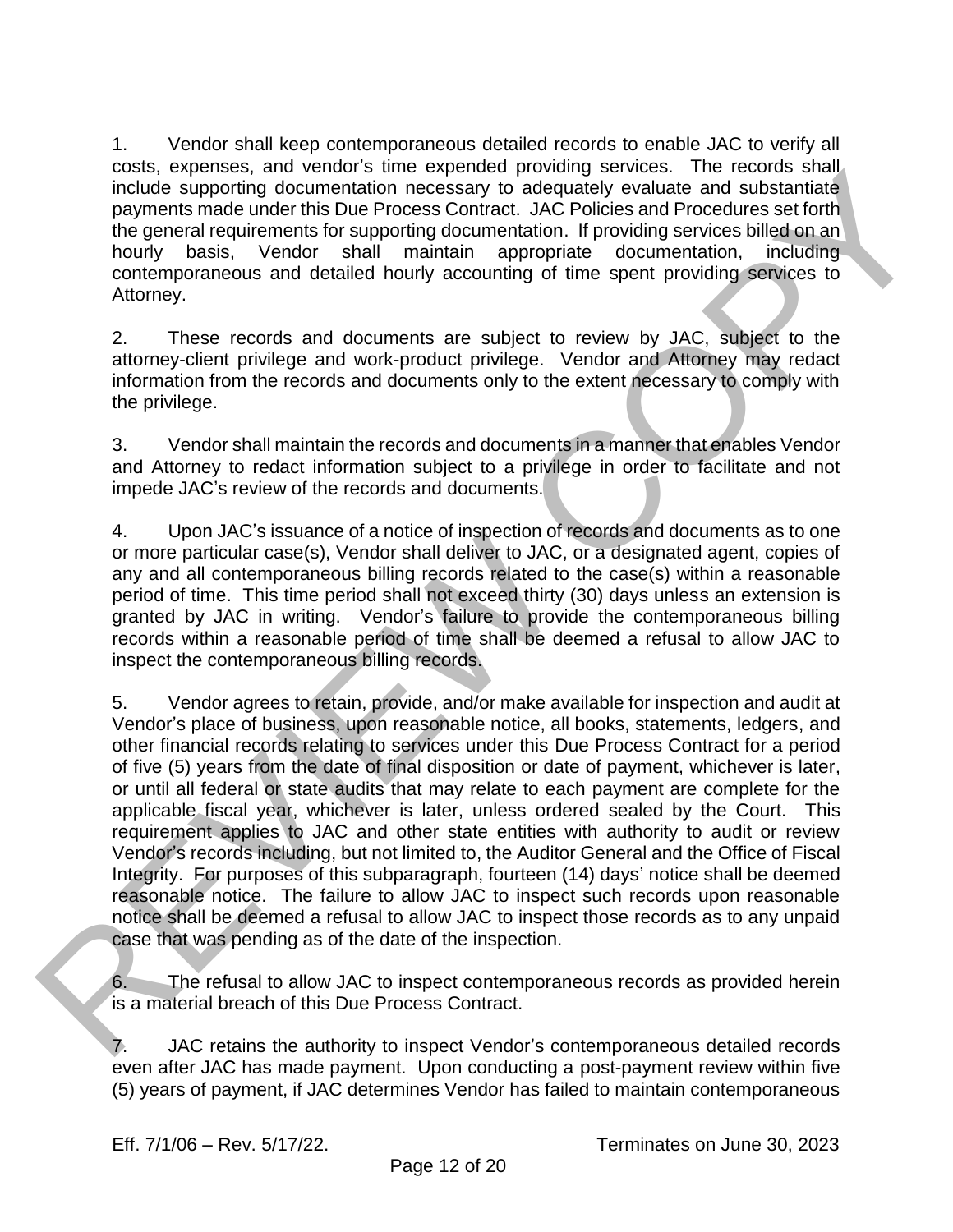detailed records supporting payments, Vendor shall be liable for repaying JAC any amounts that cannot be substantiated notwithstanding any court order approving payment. Any payment for due process costs or related expenses not supported by contemporaneous detailed records is subject to full recovery by JAC. The method of recovery is at the discretion of JAC and may include, but not be limited to, offsets against future payments, direct reimbursement of overpayment to JAC by Vendor, or any other remedies available to a creditor by law.

8. Upon receipt of notice of inspection, audit, or any other form of review from JAC or other state or federal entity including but not limited to, the Auditor General or the Office of Fiscal Integrity, Vendor has a legal duty to preserve all records and information potentially relevant. Any questions Vendor may have as to the relevance of particular records should be resolved in favor of preservation and retention. Vendor must take every reasonable step to preserve all potentially relevant records until further notice. Vendor shall discontinue any and all data destruction or server backup recycling policies that may be employed on electronic data.

9. To the extent that Vendor's records constitute public records under Florida law, Vendor must comply with the requirements of Ch. 119, F.S., and other provisions of Florida law relating to public records. Vendor is solely liable for any fees or costs assessed against Vendor if Vendor fails to comply with a request for public records pursuant to Florida law. Vendor should consult with Attorney prior to disclosure of records to ascertain whether the records may be protected by the attorney-client privilege, work product privilege, or the principles set forth in Kight v. Dugger, 574 So. 2d 1066 (Fla. 1990), which concluded that files held in furtherance of representation of an indigent client are not public records. payment way meant of oue process costs or feature a payment of the mission of supported by a state of the mission of the mission of the mission of the mission of the mission of the mission of the mission of the mission of

#### IX. TERMINATION

1. JAC shall have the right to terminate this Due Process Contract immediately if, in its sole opinion, Vendor or Vendor's agents or employees fail to comply with the terms of this Due Process Contract. Such failure shall constitute a material breach of this Due Process Contract by Vendor. In the event of breach of duty in a case by Attorney, Attorney shall not be entitled to payment of Vendor fees, costs, and related expenses for work performed except by court order.

2. Upon thirty (30) days written notice, JAC or Vendor may without cause terminate this Due Process Contract.

3. Vendor is not eligible for direct payment by JAC in the event of termination of this Due Process Contract, unless JAC executes a new Due Process Contract with Vendor. If Vendor is retained in a case after termination of this Due Process Contract, Vendor shall not seek payment for fees, costs, or related expenses directly from JAC and shall not motion the court for the payment of same by JAC.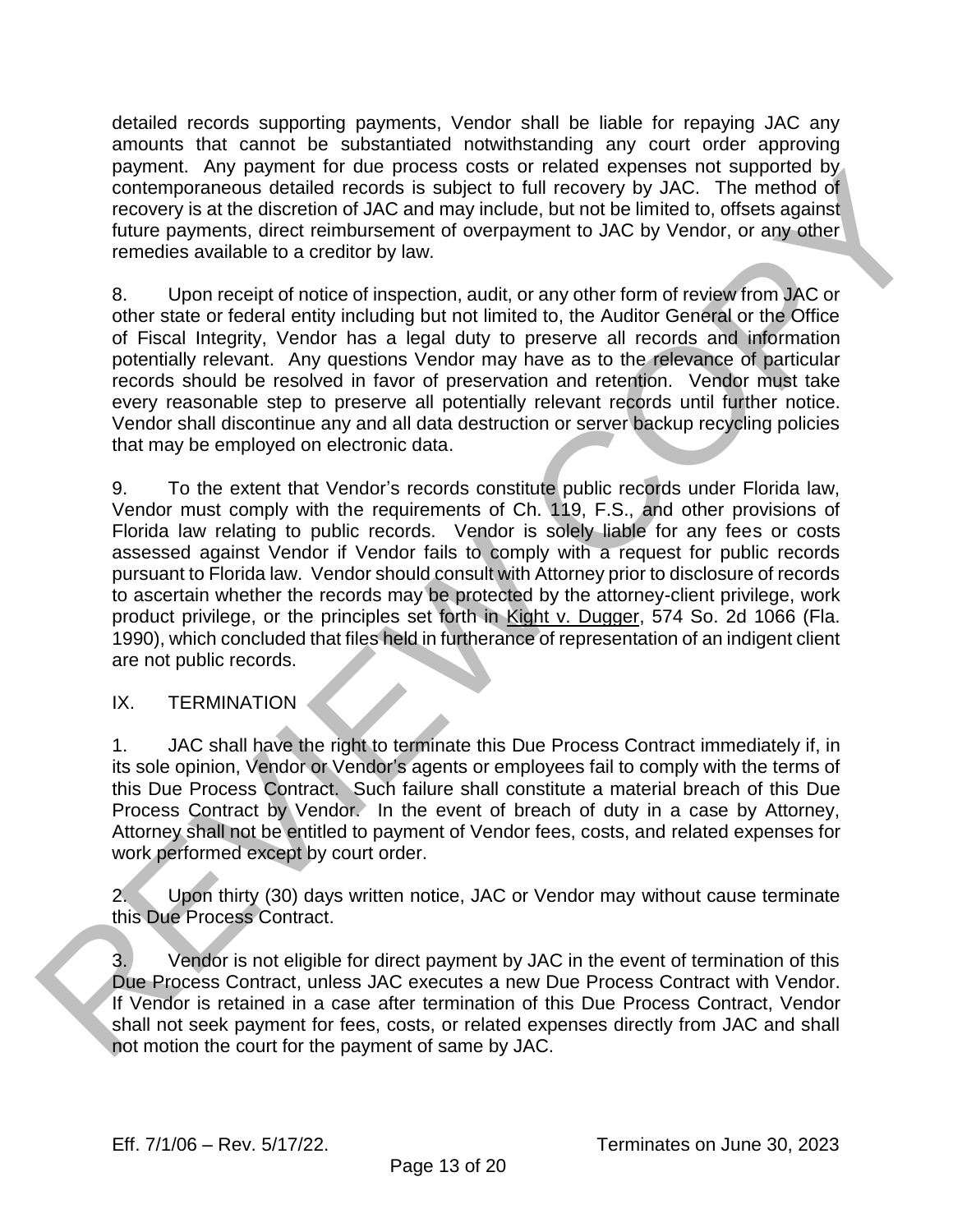4. Prior to determining whether to terminate this Due Process Contract, JAC may temporarily suspend the Due Process Contract immediately, if, in its sole opinion, Vendor or Vendor's agents or employees fail to comply with the terms of this Due Process Contract. A temporary suspension bars Vendor from accepting work on new cases under the Due Process Contract while the contract is suspended but allows Vendor to work on existing cases unless the Due Process Contract is terminated. A temporary suspension shall remain in effect until lifted by JAC or this Due Process Contract is terminated. The decision to temporarily suspend the Due Process Contract shall in no way bar JAC from deciding to terminate the contract for the conduct resulting in the temporary suspension. or vendor a separa or reminder to make the comply win the terms on that bue Process contact<br>and the process contact mean of the control from accepting work on new cases under<br>the bue Process contact the low points and the

5. Notice of suspension or termination of this Due Process Contract must be in writing and sent via email to the email address(es) designated pursuant to this contract.

6. If a chief judge or other applicable local authority suspends Vendor, JAC shall suspend this Due Process Contract for the applicable circuit(s). Vendor is not eligible for direct payment of fees, costs, and related expenses by JAC during the period of suspension.

X. NO WAIVER/GOVERNING LAW

1. No waiver by either party of any existing default by the other party shall be deemed to waive any subsequent default. All rights hereunder are cumulative, not alternative, and are in addition to any other rights given by law. The validity, construction, and interpretation of this Due Process Contract shall be governed by the laws of the State of Florida and the Florida Constitution.

2. The delay or failure by JAC to exercise or enforce any of its rights under the Due Process Contract shall not constitute or be deemed a waiver of JAC's right thereafter to enforce those rights, nor shall any single or partial exercise of any such right preclude any other or further exercise thereof or the exercise of any other right.

3. Any action arising over any dispute over performance or other terms of this Due Process Contract may only be maintained in the Florida state courts. Venue for all equitable or legal actions arising from or related to this Due Process Contract wherein JAC or the State of Florida is a named party shall be in the appropriate state court in Leon County, Florida. The parties waive any right to jury trial.

4. For purpose of the applicable statute of limitation under general law, any cause of action for compensation in relation to attorney fees, due process costs, or related expenses for a court-appointed case accrues on the date the case reached final disposition notwithstanding any appeals. For purposes of this paragraph final disposition means:

a. At the trial court level, the court has entered a final appealable judgment, unless rendition of judgment is stayed by the filing of a timely motion for rehearing, motion to withdraw plea, motion for a new trial, or other motion that stays rendition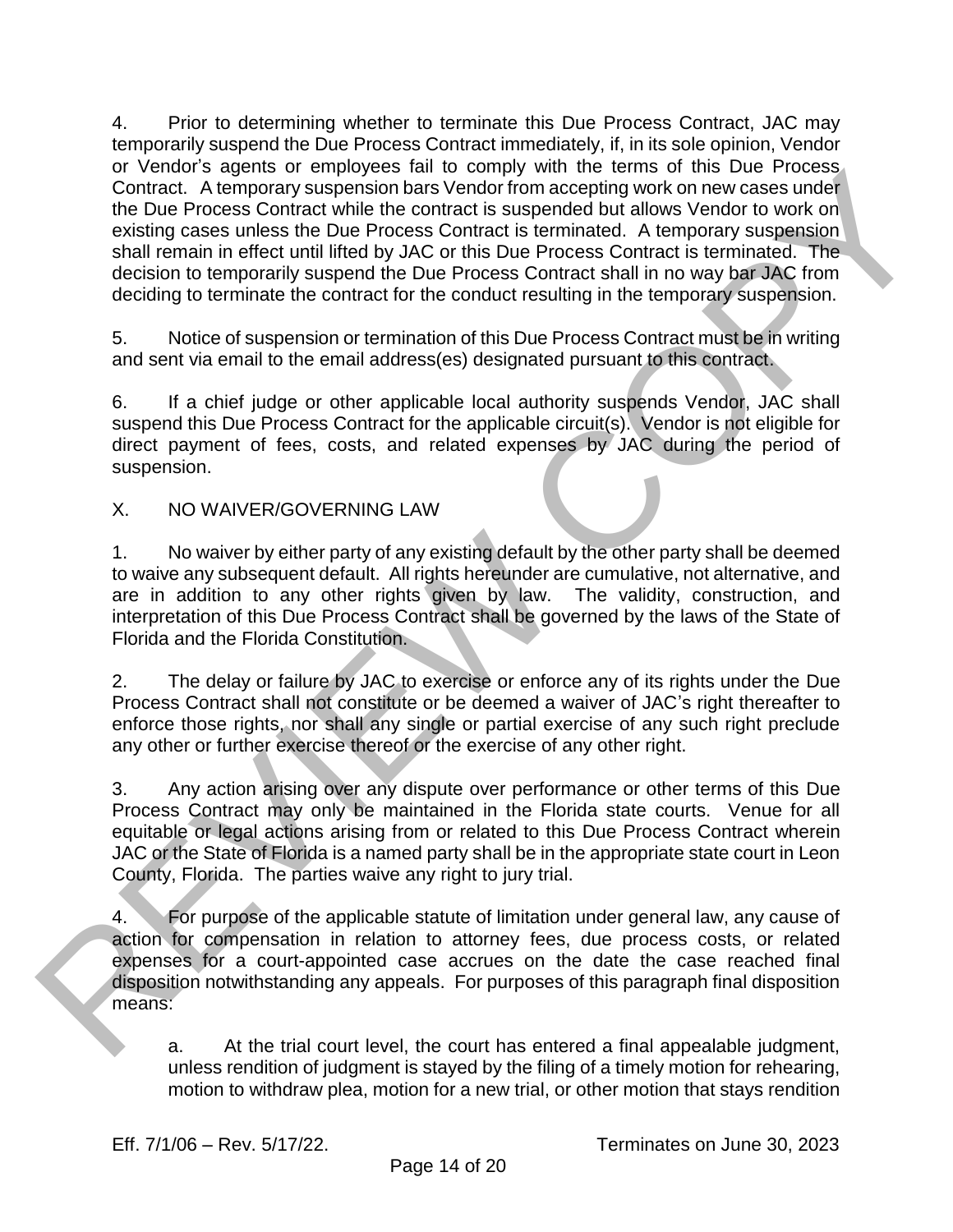for appellate purposes. The filing of a notice of appeal does not stay the time for submission of an intended billing. If rendition of judgment is stayed by the filing of a timely motion, the case will be deemed to have reached disposition on the date of the resolution of the motion.

b. At the appellate court level, that the court has issued its mandate.

5. Vendor waives the right to seek compensation in relation to due process costs once the statute of limitation has expired.

#### XI. SEVERABILITY

The terms and conditions of this Due Process Contract shall be deemed to be severable. If any clause, term, or condition herein shall be held to be illegal or void, such determination shall not affect the validity or legality of the remaining terms and conditions. If a court deems any provision of the Due Process Contract void or unenforceable, that provision shall be enforced only to the extent that it is not in violation of the law. Notwithstanding any such determination, this Due Process Contract shall continue in full force and effect unless a particular clause, term, or condition held to be illegal or void renders the balance of the Due Process Contract impossible to perform. a time by mothom. the case will be deemed to have reached also<br>position of the application of the motion.<br>
2. Although a court level, that the court has its and its mandate.<br>
5. Vendor waives the right to seek compensation

#### XII. AMENDMENT OF CONTRACT

This Due Process Contract expresses the understandings of the parties concerning all matters covered. No changes or additions to this Due Process Contract or the terms of this Due Process Contract, whether by written or verbal understanding of the parties, their officers, agents, or employees, shall be valid unless in the form of a written amendment executed by the parties.

#### XIII. MISCELLANEOUS PROVISIONS

1. Vendor shall affix Attorney's name, bar number, and case number on all case related communications addressed to JAC.

2. Vendor shall keep JAC informed at all times of Vendor's current name, address, telephone and facsimile numbers, email address, and tax identification number. Notification of changes shall be provided in writing to JAC.

3. Vendor shall maintain sufficient internet capability, including an email account, to communicate with JAC under this Due Process Contract. Vendor agrees to accept communications including billing audit deficiency forms and Letter of Objections or No Objection via email.

4. Vendor shall participate in a direct-deposit program under which Vendor authorizes the transfer of funds electronically to an account in Vendor's name at a federal-chartered or state-chartered financial institution. If Vendor seeks an exemption from this provision, Vendor must submit in writing a request for exemption specifically delineating why Vendor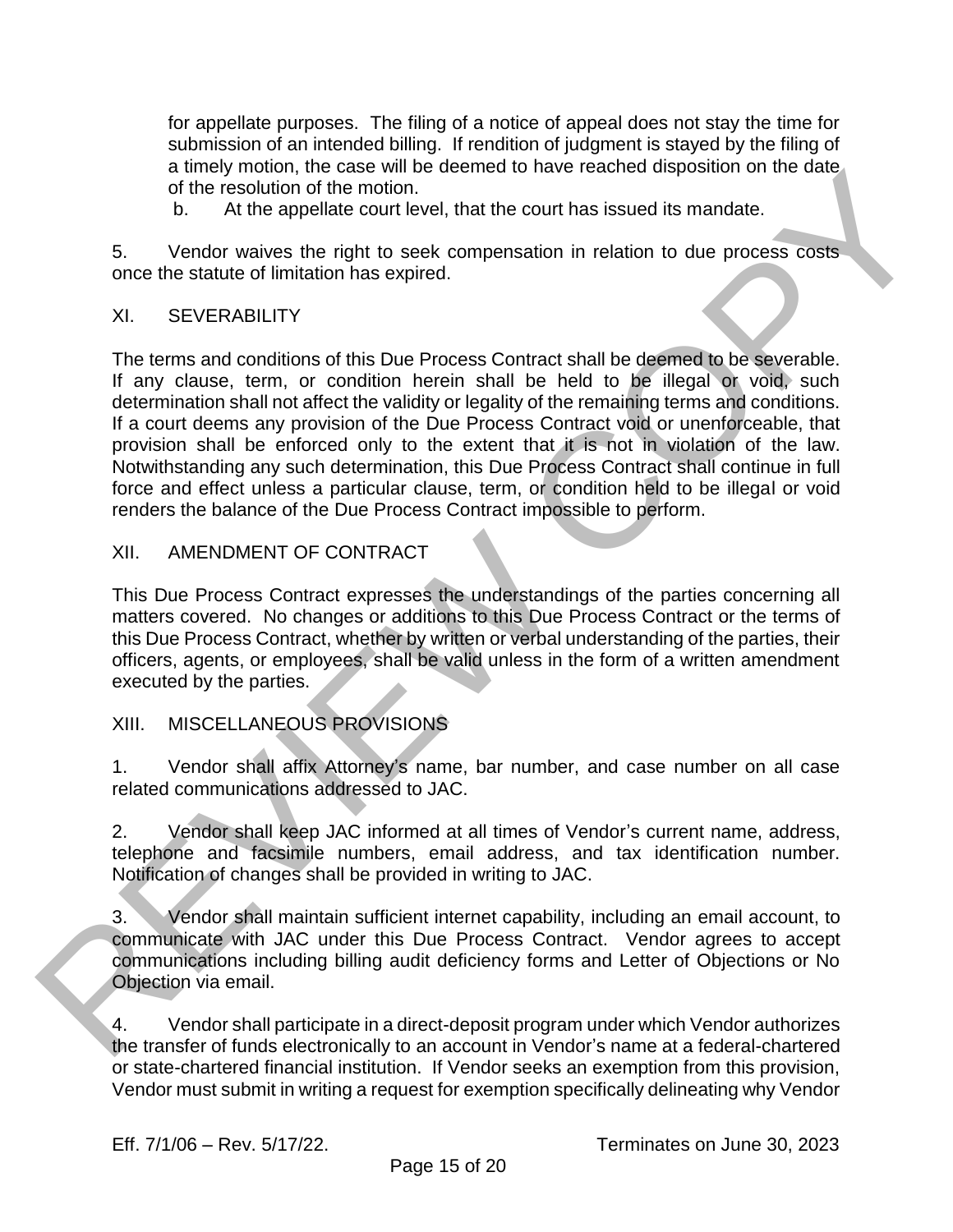cannot comply with this provision. JAC may exempt Vendor from compliance with this provision only if JAC determines that participation in a direct-deposit program creates a financial hardship for Vendor. Participation in a direct-deposit program is not required if Vendor is executing this Due Process Contract for purposes of receiving compensation in a single case.

5. To obtain reimbursement for travel expenses for Vendor or witnesses, Attorney and Vendor must follow the requirements set forth in s. 112.061, F.S.; the Department of Financial Services (DFS) Regulations; and JAC Policies and Procedures. JAC's specific travel procedures are posted on the JAC's website, and Vendor shall abide by these procedures. Vendor may bill only for authorized travel expenses. Attorney must obtain a court order identifying the approved traveler and the purpose of the travel. If any hotel rate will exceed \$150 per night, Attorney shall include the hotel rate in the motion seeking authorization for travel expenses. Any time spent making travel arrangements and preparing travel vouchers is considered clerical work and is therefore not billable. Attorney and Vendor must submit a completed DFS approved travel voucher with any request for reimbursement for travel expenses including, but not limited to, any request for reimbursement for mileage. When authorized, mileage will only be reimbursed for distances exceeding fifty (50) miles one way. Reimbursement for mileage is limited to actual mileage traveled using a personal vehicle. JAC reimburses for the actual mileage incurred during a trip. When Vendor travels on multiple cases, the total amount of mileage billed across those cases cannot exceed the actual distance traveled. Vendor cannot seek reimbursement for the same mileage traveled in more than one case. Mileage must be apportioned appropriately so that Vendor receives compensation for the actual mileage traveled using a personal vehicle. Failure to submit a properly completed travel voucher constitutes a waiver of any right to obtain travel expenses. threation for the osteroid in the content participation in a direct-deposite forgating in the relation of the same of the content in the same of the same of the same of the same of the same of the same of the same of the s

6. In dealing with JAC and its staff, Vendor and Vendor's staff or representatives shall act in a professional and respectful manner. Behaviors that contribute to a hostile, humiliating, or intimidating work environment, including sexual harassment, bullying, and abusive language or behavior, are unacceptable.

7. JAC maintains a searchable database on its website listing due process vendors with current Due Process Contracts with JAC. JAC does not verify the professional qualifications of these due process vendors. Inclusion or removal of a due process vendor from this database is at the sole discretion of JAC. If Vendor's place of business is located outside the State of Florida, Vendor shall be ineligible for inclusion in this database. If Vendor lists a Florida address to allow for inclusion in this database, Vendor waives reimbursement for any travel expenses or travel time to travel to Florida.

8. Authorization for out-of-state experts or mitigation specialists is contingent upon a finding that no such providers with appropriate skills or expertise are available, first, in the county in which the case was filed and, second, in any other county in the State of Florida. An order authorizing the employment of an out-of-state vendor must be in writing and contain specific findings regarding the unavailability of a qualified in-state expert or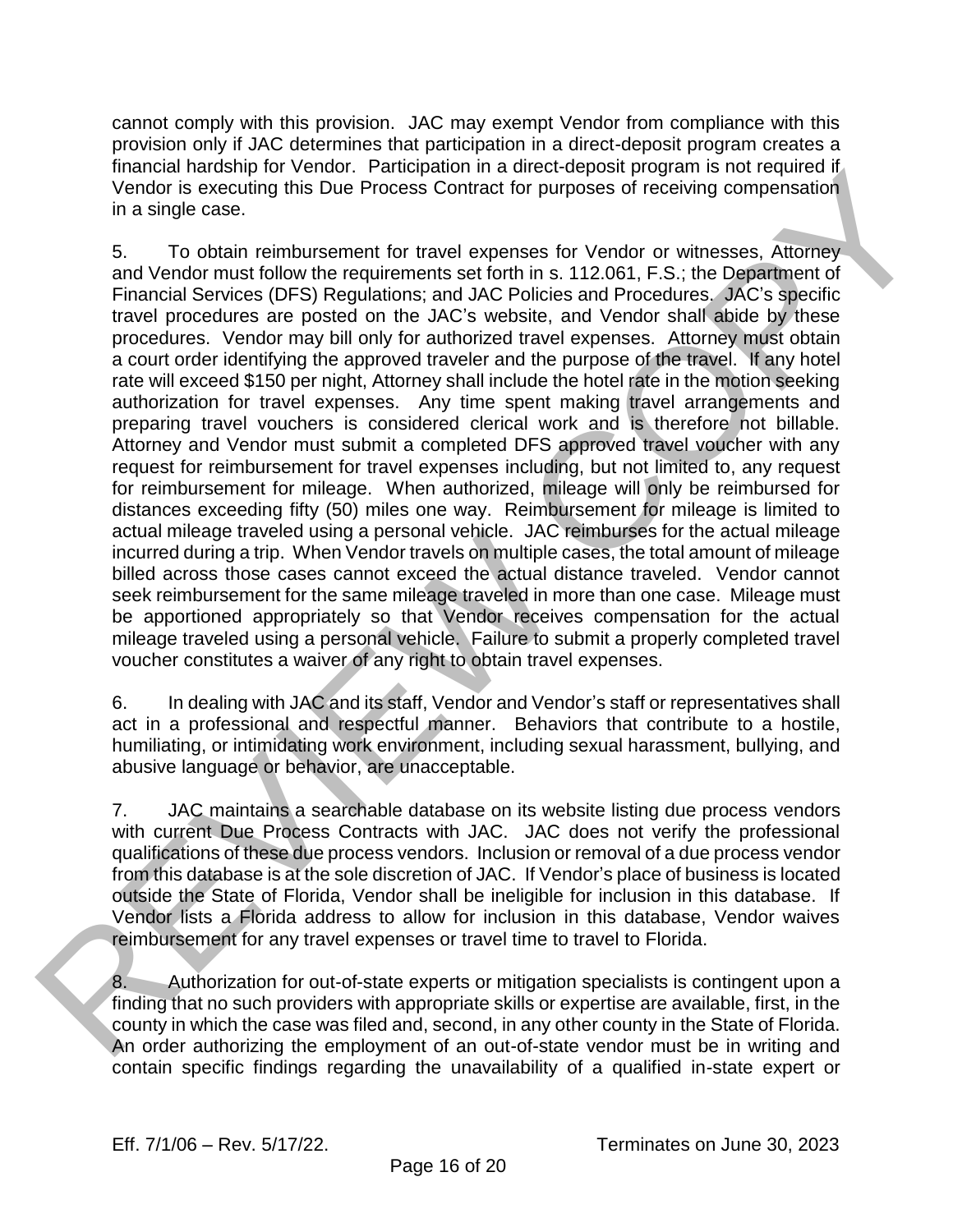mitigation specialist. Vendor waives reimbursement for any travel expenses or travel time to travel to Florida in the absence of an order with these findings.

9. JAC shall not be responsible for delay resulting from its failure to perform if neither the fault nor the negligence of JAC or its employees or agents contributed to the delay and the delay is due directly to acts of God, wars, acts of public enemies, strikes, fires, floods, or other similar cause wholly beyond JAC's control. In case of any delay JAC believes is excusable, JAC shall notify Attorneys and Due Process Vendors in writing of the delay or potential delay and describe the cause of the delay either (1) within ten (10) days after the cause that creates or will create the delay first arose, if JAC could reasonably foresee that a delay could occur as a result, or (2) if delay is not reasonably foreseeable, within five (5) days after the date JAC first had reason to believe that a delay could result. Such notice shall be posted on JAC's website. 9. JA[C](https://www.justiceadmin.org/contact/emailjac.aspx?ToName=JAC%20Tips) shall not be responsible for delay resulting from its failure to perform if neither<br>
the full networb negligement of such of the mphysiss are agents continuous different different<br>
and the full networb is contained

10. If an officer, employee, or agent of JAC solicits anything of value from Vendor, including a gift, loan, reward, promise of future employment, favor, or service, Vendor shall notify JAC immediately. JAC maintains a TIPS FORM on its website, which can be used anonymously, through which Vendor may notify JAC. JAC's TIPS FORM is currently located at:

https://www.justiceadmin.org/contact/emailjac.aspx?ToName=JAC%20Tips.

A person who, in good faith, reports wrongful activity meeting the provisions of s. 112.3187, F.S. (Whistle-blower's Act), is protected against retaliation for making such a report. The law also provides for the individual's identity to remain confidential. Regardless as to whether the provisions of the Whistle-blower's Act are met, it is a violation of JAC employment policy for any employee to retaliate against a person for reporting, in good faith, allegations of wrongdoing, or participating in the investigation of such allegations.

## XIV. ELECTRONIC SIGNATURES

As authorized by s. 668.004, F.S., the Due Process Contract shall be executed through electronic signatures. JAC and Vendor understand and acknowledge that electronic signatures will be used to sign the Due Process Contract and shall have the same force and effect as a written signature.

## XV. ENTIRE CONTRACT

1. This Due Process Contract supersedes all prior negotiations, correspondence, conversations, agreement, contracts, or understandings applicable to the matters contained herein and the parties agree that there are no commitments, agreements, contracts, or understandings concerning the subject matter of this Due Process Contract that are not contained in this document. Accordingly, it is agreed that no deviation from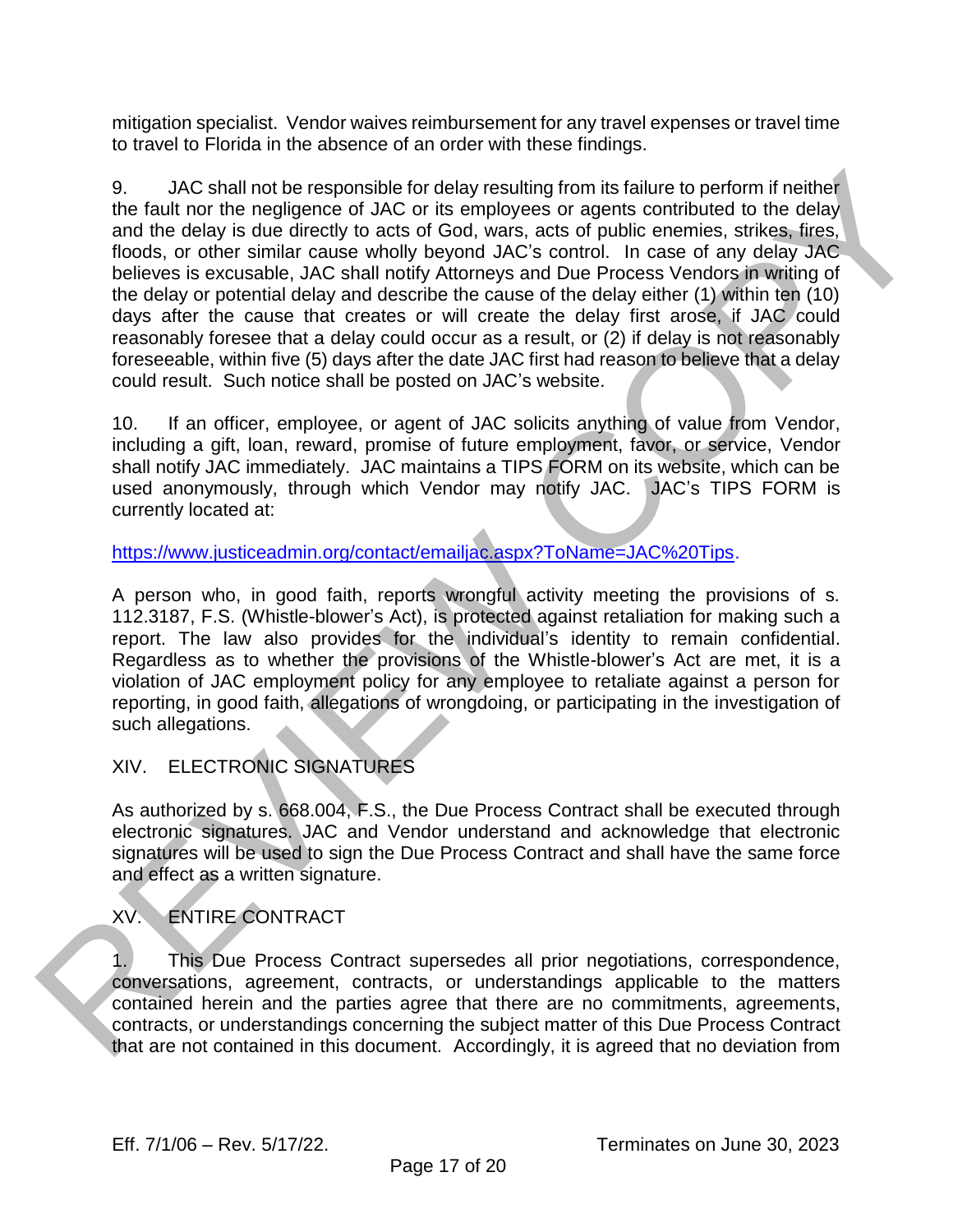the terms of this Due Process Contract shall be predicated upon any prior representations, agreements, or contracts, whether oral or written.

2. The Due Process Contract contains all the terms and conditions agreed upon by the parties, which terms and conditions shall govern all transactions between JAC and Vendor. The Due Process Contract may only be modified or amended upon mutual written agreement of JAC and Vendor. No oral agreements or representations shall be valid or binding upon JAC or Vendor.

XVI. THIS DUE PROCESS CONTRACT CONSTITUTES A UNIFORM STATEWIDE CONTRACT PROMULGATED BY JAC PURSUANT TO S. 27.40, F.S. THIS DUE PROCESS CONTRACT MAY NOT BE ALTERED, MODIFIED, OR AMENDED EXCEPT THROUGH A SEPARATE CONTRACT EXECUTED BY VENDOR AND AN AUTHORIZED REPRESENTATIVE OF JAC. IF ANY TERM OF THIS DUE PROCESS CONTRACT IS ALTERED, MODIFIED, AMENDED, OR OTHERWISE CHANGED TO DEVIATE FROM THE TERMS OF THE UNIFORM STATEWIDE CONTRACT PROMULGATED BY JAC, THEN THIS DUE PROCESS CONTRACT IS VOID AB INITIO IN ITS ENTIRETY NOTWITHSTANDING ANY EXECUTION BY AN AUTHORIZED REPRESENTATIVE OF JAC. ALTERATIONS, MODIFICATIONS, OR AMENDMENTS INCLUDE ANY HANDWRITTEN OR TYPOGRAPHICAL CHANGE OR DEVIATION OF ANY OF THE TERMS OF THE UNIFORM STATEWIDE CONTRACT. PERFORMANCE BY JAC UNDER THIS DUE PROCESS CONTRACT SHALL UNDER NO CIRCUMSTANCES WAIVE THIS PROVISION. The Due Process Contract contains all the terms and conditions agreed upon by<br>the pair with the model of the conditions all govern all terms and conditions agreement of MC and<br>written agreement of JMC and Vendr. No oral ag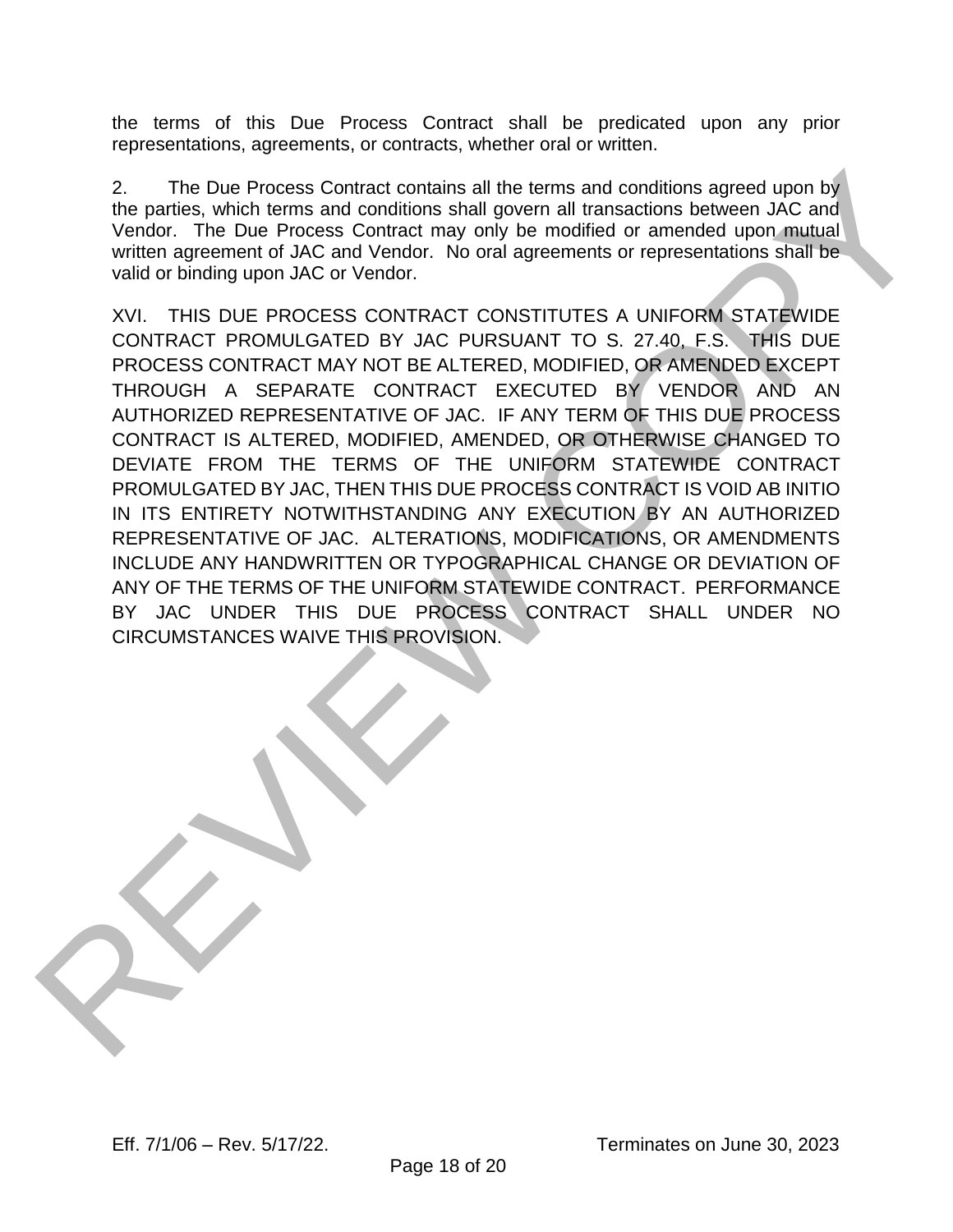**Vendor has registered for Electronic Funds Transfer/Direct Deposit with the Department of Financial Services, or has requested an exemption from JAC for purposes of compensation in a single case.**

 **I am not a member of a State of Florida administered retirement plan through the Florida Retirement System (FRS).**

 **I am a member of a State of Florida administered retirement plan through the Florida Retirement System (FRS) and I certify that I have submitted the Florida Retirement System (FRS) - Certification Form available at https://www.myfrs.com/pdf/forms/cert.pdf.** 

 **Please check the box if ANY contact information below has changed. Professional License Number(s):**

**\_\_\_\_\_\_\_\_\_\_\_\_\_\_\_\_\_\_\_\_\_\_\_\_\_\_\_\_\_\_\_\_\_\_\_\_\_\_\_ \_\_\_\_\_\_\_\_\_\_\_\_\_\_\_\_\_\_\_\_\_\_\_\_\_\_\_\_\_\_\_\_\_\_\_\_\_\_\_ \_\_\_\_\_\_\_\_\_\_\_\_\_\_\_\_\_\_\_\_\_\_\_\_\_\_\_\_\_\_\_\_\_\_\_\_\_\_\_**

 **Vendor hereby certifies that a Substitute Form W-9 has been submitted to the Florida Department of Financial Services**. All vendors obtaining payment from JAC are required to submit their Substitute Form W-9 on DFS' Vendor Website at https://flvendor.myfloridacfo.com.

 **Vendor shall comply with the requirements of Paragraph VIII of the Due Process Contract regarding retention and provision to JAC of contemporaneous detailed records.**

 **Vendor certifies Vendor shall track hours billed or to be billed across all cases and shall report on invoices when a single person employed by Vendor has billed or will bill for more than 10 hours on a single date or more than 50 hours in a calendar week across all cases.** System (FRS) and certifics the the contract the <u>Franchise Copy series</u> that is a business of the contract tensor in the contract tensor in the contract of the Franchise Copy and tensor in the contract of the contract of

 **By signing this contract, Vendor certifies that Vendor has read, understands, and agrees to comply with the terms and conditions of the Due Process Contract.**

**Vendor**:**XXXXXXXXXXXXXXXXXXXXX Legal Entity/Company Name**

**Sole Proprietor/Principal Owner**

(If different from Mailing Address)

#### **XXXXXXXXXXXXXXXXXXXXXXXXXXXXXXXXXXXXX**

Signature – **Please execute with the name of the individual authorized to sign on behalf of the company/vendor. Not the company name.**

#### **XXXXXXXXXXXXXXXXXXXXXXXXXXXX XXXXXXXXXXXXXXXXXXXXXXXXX**

Type Name of Individual signing on behalf of Vendor Date

#### **MAILING ADDRESS: REMITTANCE ADDRESS:**

\_\_\_\_\_\_\_\_\_\_\_\_\_\_\_\_\_\_\_\_\_\_\_\_\_\_\_\_\_\_\_\_\_\_\_\_ \_\_\_\_\_\_\_\_\_\_\_\_\_\_\_\_\_\_\_\_\_\_\_\_\_\_\_\_\_\_\_\_\_ Street Address or P.O. Box Remittance Street Address or P.O. Box

City, State, and Zip Code Remittance City, State, and Zip Code

 $\qquad \qquad \qquad \qquad \qquad \qquad$ Email Address

 $\qquad \qquad \qquad \qquad \qquad \qquad \qquad \qquad$ Telephone Number

 $\mathcal{L}=\mathcal{L}=\mathcal{L}=\mathcal{L}=\mathcal{L}=\mathcal{L}=\mathcal{L}=\mathcal{L}=\mathcal{L}=\mathcal{L}=\mathcal{L}=\mathcal{L}=\mathcal{L}=\mathcal{L}=\mathcal{L}=\mathcal{L}=\mathcal{L}=\mathcal{L}=\mathcal{L}=\mathcal{L}=\mathcal{L}=\mathcal{L}=\mathcal{L}=\mathcal{L}=\mathcal{L}=\mathcal{L}=\mathcal{L}=\mathcal{L}=\mathcal{L}=\mathcal{L}=\mathcal{L}=\mathcal{L}=\mathcal{L}=\mathcal{L}=\mathcal{L}=\mathcal{L}=\mathcal{$ Facsimile Number

Payment by JAC under this Due Process Contract may only be made to Vendor or the Legal Entity to whom Vendor is associated. Vendor designates that payment by JAC under this Due Process Contract shall be made to:

 $\blacksquare$ 

Name (Vendor or Legal Entity) Federal Employer Identification Number\*

#### \**A DFS SUBSTITUTE FORM W-9 FOR THE PAYEE MUST BE ON FILE WITH DFS.*

STATE OF FLORIDA, JUSTICE ADMINISTRATIVE COMMISSION

Alton L. "Rip" Colvin, Jr. **Example 20 and Conventional Convention** Date Executive Director

# **XXXXXXXXXXXXXXXXXXXXXXXXXXX XXXXXXXXXXXXXXXXXXXXXXXXXXXXX**

Eff. 7/1/06 – Rev. 5/17/22. Terminates on June 30, 2023

Page 19 of 20